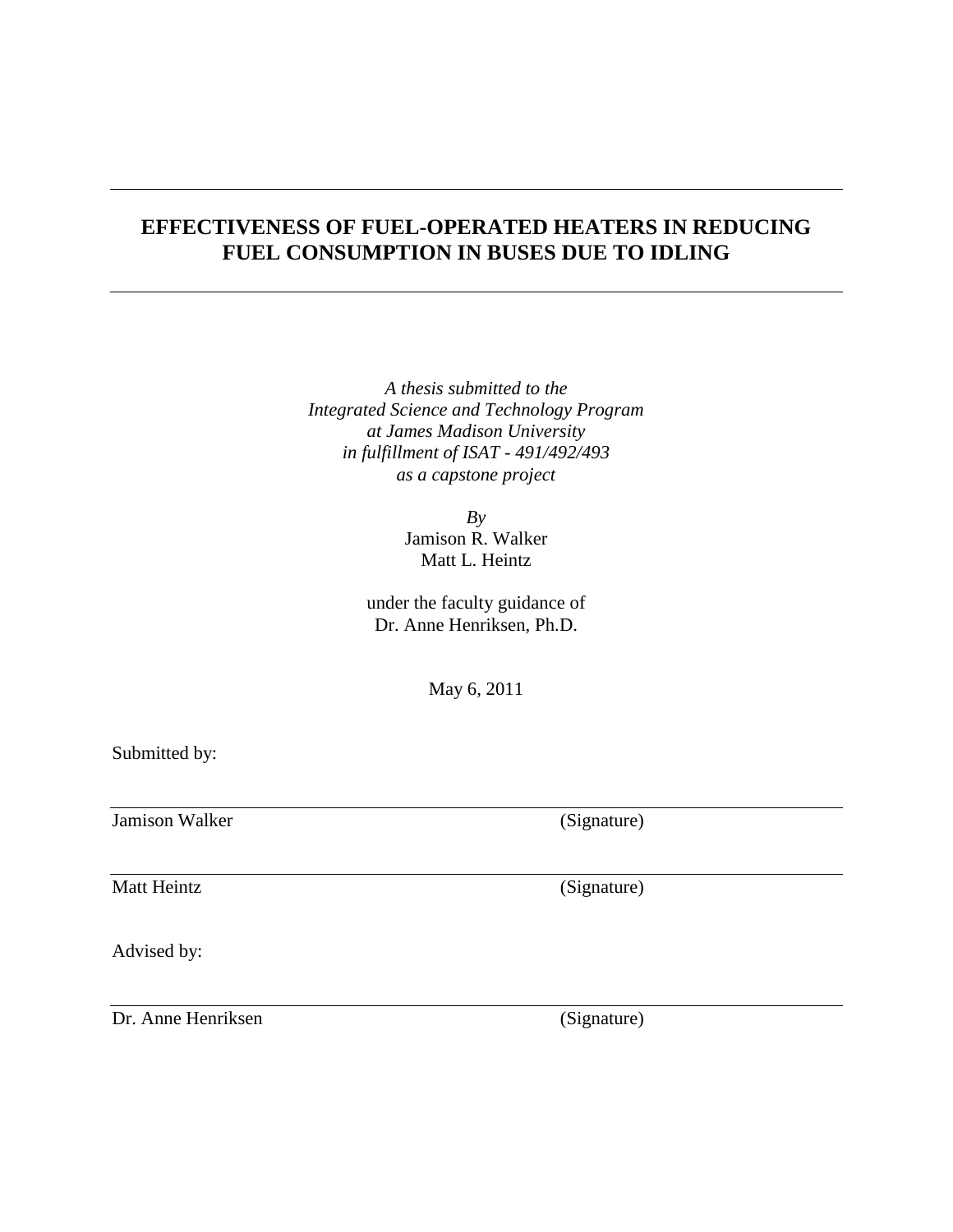# **Table of Contents**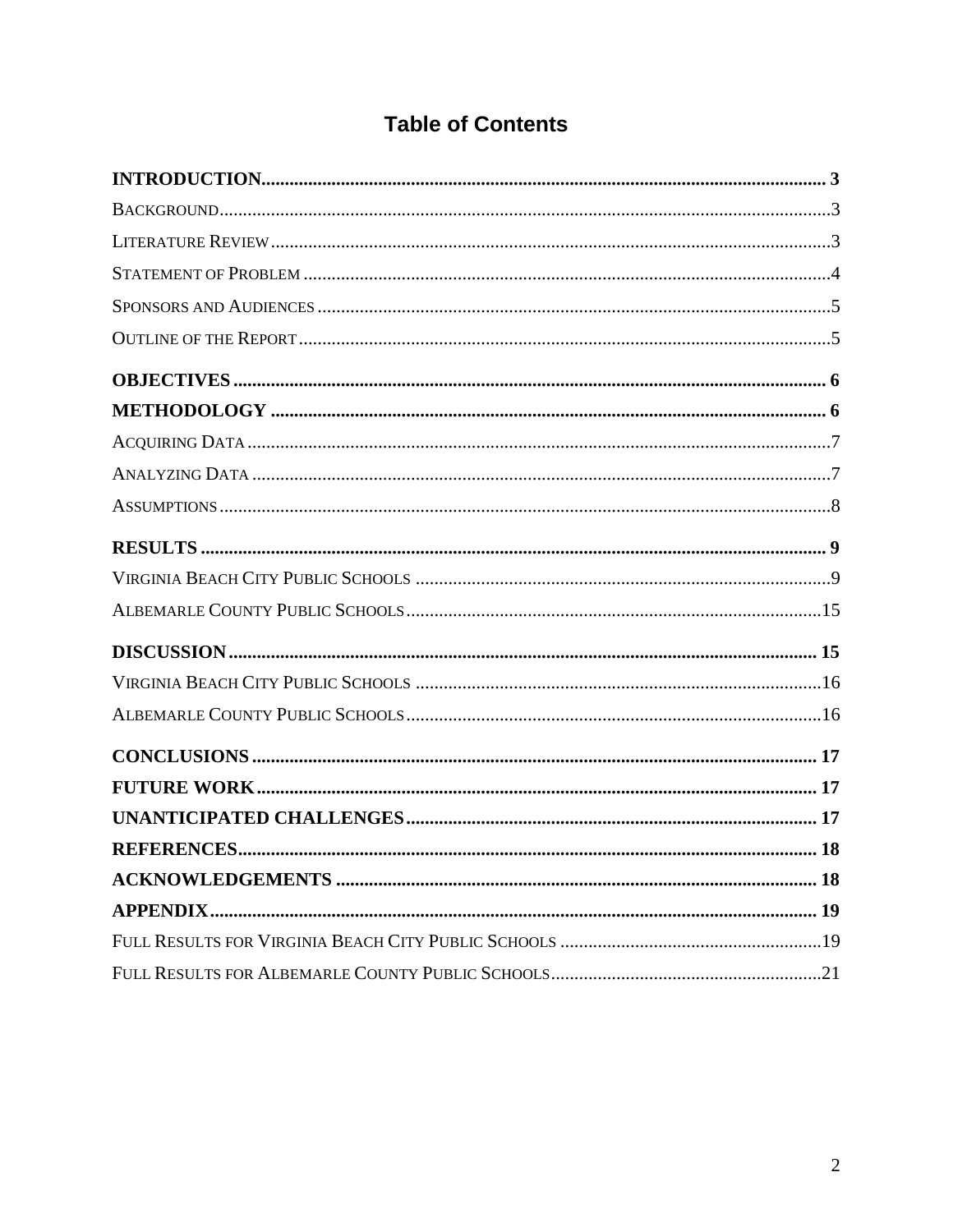# <span id="page-2-0"></span>**Introduction**

### <span id="page-2-1"></span>*Background*

Idling an engine means that the engine is consuming fuel just enough to keep itself and its accessories running. Therefore, it is not producing any work or usable power. Idling is a major factor in fuel consumption and affects a vehicle's fuel efficiency. The term "idle-reduction" refers to any technology or methods used to reduce the amount of time vehicles idle their engines. Heavy-duty engines, such as those used in school buses, are referred to most in antiidling because they contribute the majority of idle fuel consumption.

There are a variety of reasons that bus drivers idle their engines. The majority of engine idling occurs in the morning, when drivers are warming up the engines and the passenger compartments. Part of the problem with excessive idling, other than the immense amount of fuel it uses, is drivers' lack of knowledge about the fuel consumption of an idling engine. Typically, a bus driver will turn on the bus when they wake up, then proceed to get ready for the day, creating a period of excessive idling that can last up to half an hour.

The purpose of fuel-operated heaters is to eliminate this need for idling, and in turn reduce fuel consumption and costs. This technology works by using the coolant system to warm the engine, and the "thermal energy gained is then distributed through the vehicle's own heat exchanger as forced hot air. This [process] heats the interior of the vehicle via existing air vents. The engine is [also] warmed up with the residual heat in the cooling water." (1) "In general, coolant heaters burns eight times less fuel that an idling engine would, simultaneously emitting 1/20th of the emissions and producing heat significantly faster." (2)

### <span id="page-2-2"></span>*Literature Review*

Anti-idling is a field of research that has been practiced mostly by various levels of government and government agencies. A quick internet search would bring up several scientific studies on the harmful effects of diesel exhaust to human health, though, one must have to dig deeper to find field studies on previous idle reduction programs and even deeper to find another study of this specific kind. With that statement, this may be one of the first field studies done to use realtime Global Positioning System (GPS) tracked data to analyze the effects of fuel-operated heaters on idle-reduction in school buses.

The Environmental Protection Agency (EPA) and the Department of Energy (DOE) are two leaders in paving the way for idle-reduction implementation. Their respective sites offer every bit of information related to anti-idling. The DOE"s Alternative Fuels and Advanced Vehicles Data Center (3), AFAVDC for short, is a one-stop domain that Clean Cities programs across the country rely on for basic and in-depth information. Its Idle-Reduction section (4) includes background information, research and development, incentives and laws, case studies, publications, related links and more and can be considered a Mecca for any research done in the field. Additionally, the EPA"s National Idle-Reduction Campaign site (5), part of the Clean School Bus USA program, is an equivalent portal of information and has many ties to the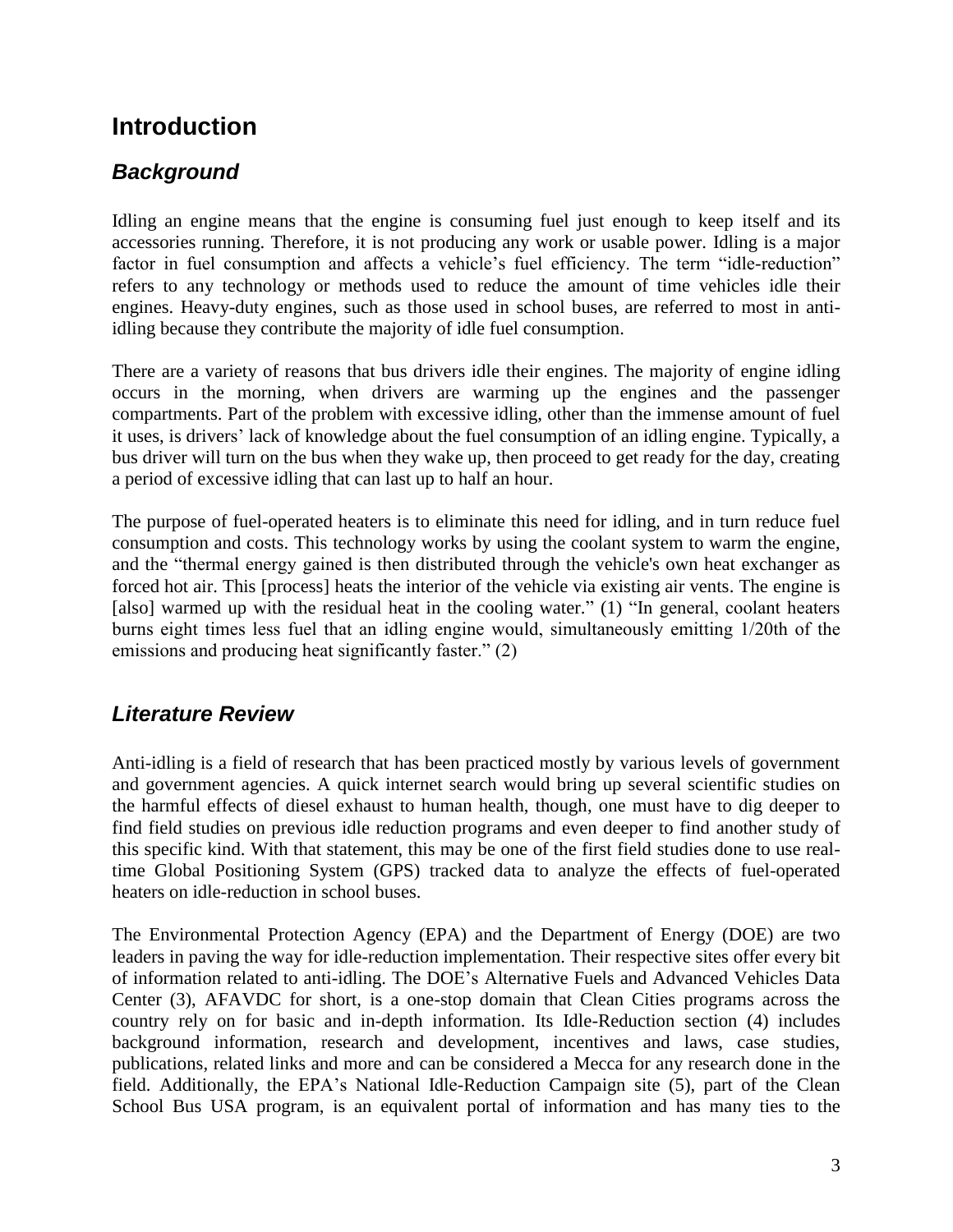AFAVDC. Its Idle-Reduction Fuel Savings Calculator (6) is a quick estimator for annual fuel and cost savings and has produced similar numbers to what our study found.

One similar study was prepared by the Association of Central Oklahoma Governments and funded by the DOE Clean Cities program. It is the most similar study, in terms of methods and parameters used, to our study. As we did, they, too, used GPS derived data to compare idling characteristics before and after the implementation of a new idling policy. The difference was that they were quantifying the effects of an idle-reduction policy instead of implementing an actual technology. This policy was to restrict drivers from idling their engines for more than five minutes at any given time. This is the difference of reducing idling by human behavioral means versus technological means.

Mobile data tracking units were installed on fifteen buses, which used GPS tracking software to locate the buses whenever the engine was on. Similarly, these units were tied into the ignition and were on only when the ignition was turned. Though, the units used GPS technology, they did not transmit data by satellite. Instead, they transmitted the data via the bus driver"s radio frequency in five minute bursts, which led to some transmittal issues due to data and voice frequencies interrupting each other. As this became bothersome, sometimes, the drivers would turn their radios off, which would disrupt data transmission back to the base computer. A field study of this nature is not flawless and can be disrupted by human and technological error, as presented in both studies. Though, it's claimed that overall data is reliable and consistent, as we claim ours is. This study compared baseline 2007 data to the new 2008 data affected by the policy change, parallel to our before and after installation data. Before the new or "after" data was taken, the drivers were trained on why the research and policy was taking place, the benefits to be expected and to be compliant with the new idling regulations, as Virginia Clean Cities, Webasto and VMACS did for the driver's preparation on using the new heaters. In the end, the Association of Central Oklahoma Governments saw an average idling duration per bus after the policy implementation of 23.746 minutes and a maximum emission decrease of 17.6% (7).

#### <span id="page-3-0"></span>*Statement of Problem*

Bus drivers idle their engines to warm components before using the engine to maximize its performance and to avoid any problems that may occur from the interaction of cold parts, such as stalling. While a warmed engine is necessary to achieve maximum driving efficiency and to prevent higher maintenance costs, there are other more sustainable alternatives to idling. The problem that this project addresses is the fuel consumption due to unnecessary idling that occurs every day in fleets of school buses. Excessive idling is the root of many other problems that this project will also address, such as unnecessary emissions, excessive fuel consumption and the costs associated with each. One objective of this project is to deal with driver perception, which is the main cause of excessive idling in school buses. The other objective is to directly address the problem by implementing technology that will eliminate the need for excessive idling. The technology to be tested is called a fuel-operated heater, which is essentially an auxiliary power unit for the purpose of warm air. The heaters are installed under the hood and directly connected to the buses fuel tank. As coolant fluid flows through the heater, a flame within warms the fluid, which then circulates around the engine and creates warm air blown into the passenger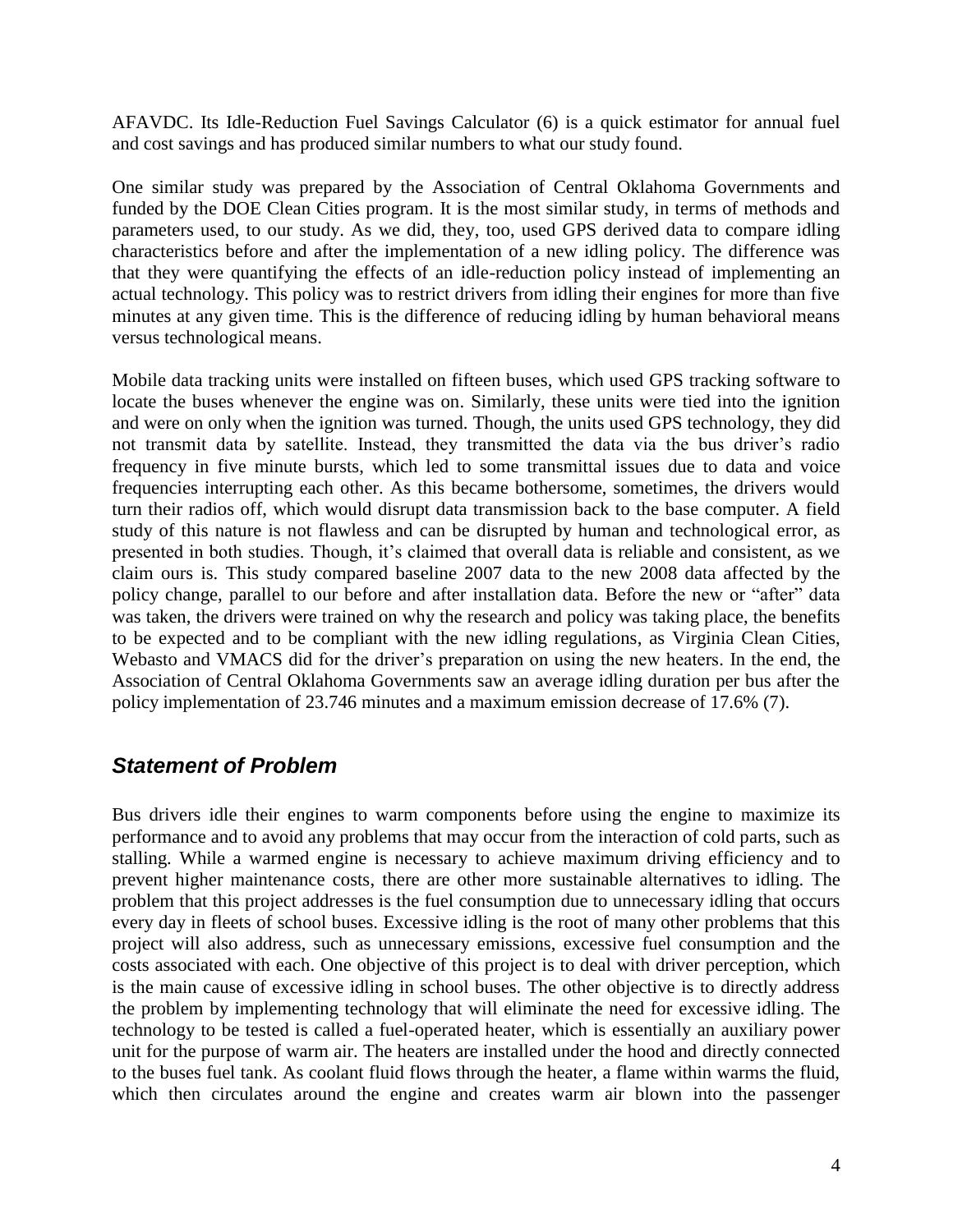compartment, therefore, preheating the engine and passenger compartment while using a fraction of the fuel.

There are no known programs in Virginia that have used this technology to limit idling and that have collected data to confirm manufacturer claims. Due to the fairly mild climate of Virginia Beach and Albemarle County, this pilot program will help capture key fuel economy, idling hours, and driver behavior data to determine how effective the coolant heater device is for idle reduction in school buses in this particular climate. (2)

### <span id="page-4-0"></span>*Sponsors and Audiences*

This project, as part of the EPA"s Clean School Bus USA program, originated with a grant given by the EPA to the Mid-Atlantic Regional Air Management Authority (MARAMA) and was contracted out to Virginia Clean Cities (VCC) for the purpose of implementing an idle-reduction pilot program with fuel-operated heaters in select school systems in Virginia. The grant was divided between two school systems: Virginia Beach City Public Schools (VBCPS) and Albemarle County Public Schools (ACPS) with Virginia Clean Cities managing the project. Virginia Clean Cities "is a government-industry partnership designed to reduce petroleum consumption in the transportation sector by advancing the use of alternative fuels and vehicles, idle reduction technologies, hybrid electric vehicles, fuel blends, and fuel economy."(8) As the DOE"s primary transportation sector deployment program for alternative fuels, Virginia Clean Cities receives a majority of their funding by applying for grants from the DOE and the EPA for various alternative fuel and fuel efficiency projects.

This project required financial, technical, and logistical support from a number of organizations. The financial support came solely from the grant given to VCC under the project management of Ms. Chelsea Jenkins, Executive Director of VCC. Additional parties involved were Mr. Paul Baczewski of Webasto Products North America and Mr. Scott Faivre of Virginia Mobile Air-Conditioning Systems. Other technical and logistical support was provided by members of Argonne National Lab and VCC. Linda Gaines, of Argonne National Lab, and Dr. Christie-Joy Brodrick Hartman, who has done idling studies for Argonne National Lab and is currently at James Madison University as part of the Institute for Stewardship of the National World, are leaders in research for idle-reduction technology. Logistical support came from Dr. Anne Henriksen and other faculty of the Integrated Science and Technology department at James Madison University.

### <span id="page-4-1"></span>*Outline of the Report*

This is a full report that includes OBJECTIVES, METHODOLOGY, RESULTS, DISCUSSION, CONCLUSIONS, FUTURE WORK, UNANTICIPATED CHALLENGES, REFERENCES, ACKNOWLEDGEMENTS and APPENDIX. The literature review includes explanations of similar past projects and other various resources on the topic of idling that we used as references. The objectives provide an overview of what we expect to see in the results and how it relates to the scope of the problem. The methodology goes through how this project will be implemented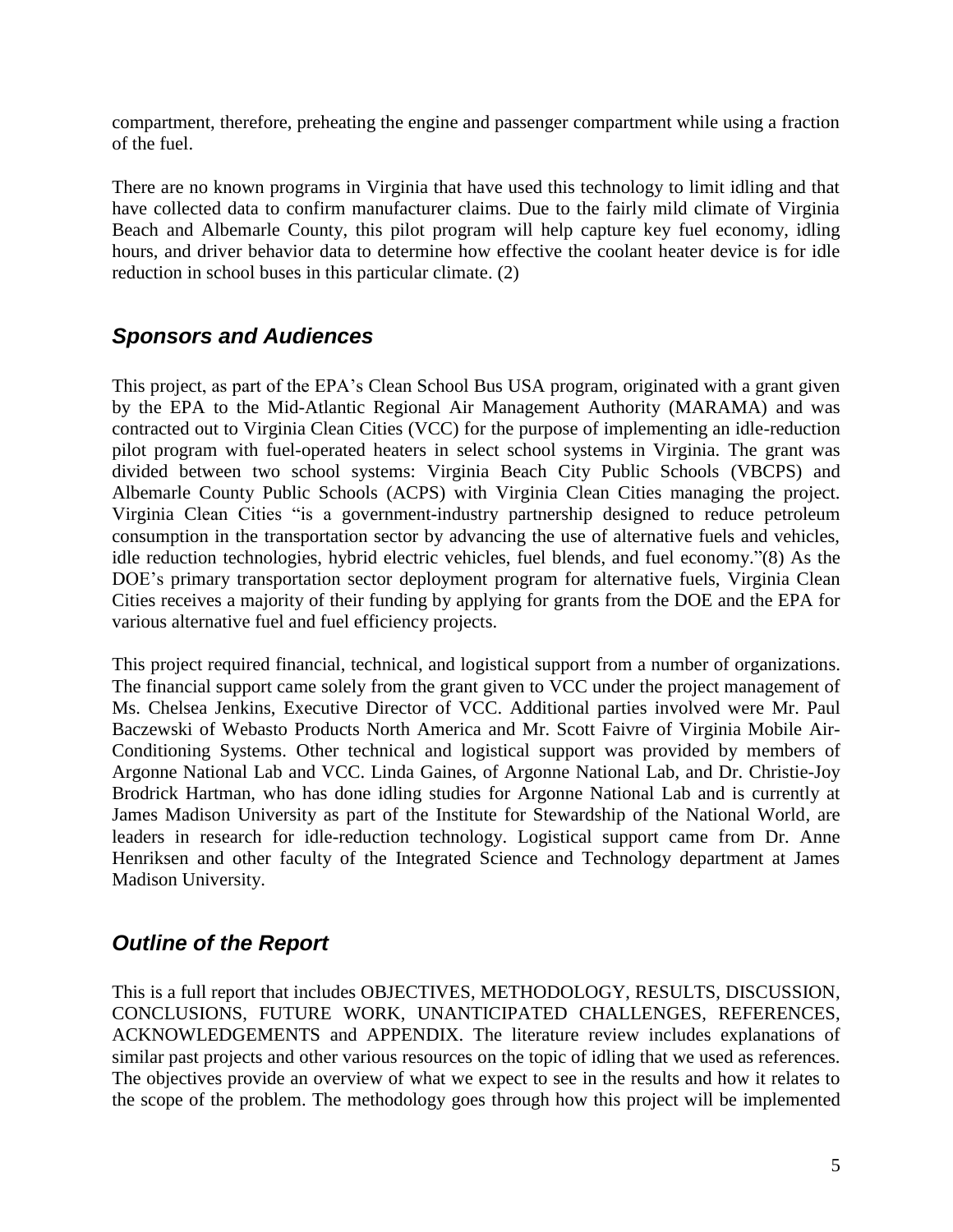including the hands-on aspects as well as the data acquisition and analysis process. The results present the compiled data as well as all graphs, figures and tables used to present the data. The discussion includes interpretations and explanations of the data analysis and an evaluation of their significance to the scope of the problem. The conclusions highlight the most important findings from the data and how they support inferences made about the heater"s effectiveness in idle-reduction. The future work section includes an explanation of the potential results that could be collected if the project were ongoing. The unanticipated challenges emphasize all barriers and changes faced over the course of the project that had an impact on our objectives. The references section lists the sources we have used in this report. The acknowledgements section recognizes the key figures that assisted us over the course of this study. And finally the appendix contains the full results exported from Excel® for both school districts.

# <span id="page-5-0"></span>**Objectives**

The main objective of this study is to determine the effectiveness of fuel-operated heaters and prove that they do, in fact, reduce fuel consumption due to idling and, consequently, reduce emissions and save money. Other objectives are to produce real-world values for reductions in fuel consumption, emissions, and associated costs; to validate the claims made by the manufacturers and; as a pilot study, to act as a decision-making tool.

# <span id="page-5-1"></span>**Methodology**

Although this project dates back to 2008 via initial proposals, many actions were taken over the course of the past year and a half in order to complete this project. The type of heater, the Webasto TSL-17, was previously chosen before this project was formally begun. Also, the local distributor, through which VCC would order the heaters, was pre-selected. This distributor was VMACS; located in Chesapeake, Va. Virginia Beach was also one of the original locations in which these heaters would be implemented.

The first step was to initiate the ordering and installations of the previously determined amount of ten heaters for Virginia Beach. Virginia Beach ordered each heater on April 26, 2010 for \$1,659.62 per unit plus an additional \$400 in labor costs per unit. During July 2010, the fueloperated heaters were installed on ten school buses in the Virginia Beach Public School fleet. The day of the first installation there was an idling education seminar for the bus drivers conducted by VCC and a survey was given to the bus drivers to gather information about their driving habits and knowledge. There was also a mechanics training to teach the mechanics how to maintain the heaters, which was performed by a representative of Webasto. Virginia Beach"s buses were also equipped with digital timers that were then programmed to turn the heaters on when the fleet desired, which was in the morning.

The second step was to secure Gloucester County Public Schools (GCPS) as the second fleet to test heaters with the remaining funding, as GCPS was also, initially selected as a location for this pilot project. This was the first major barrier as GCPS was not fully committed to joining the project and eventually reneged on participating, leaving VCC with \$30,000 in available funding.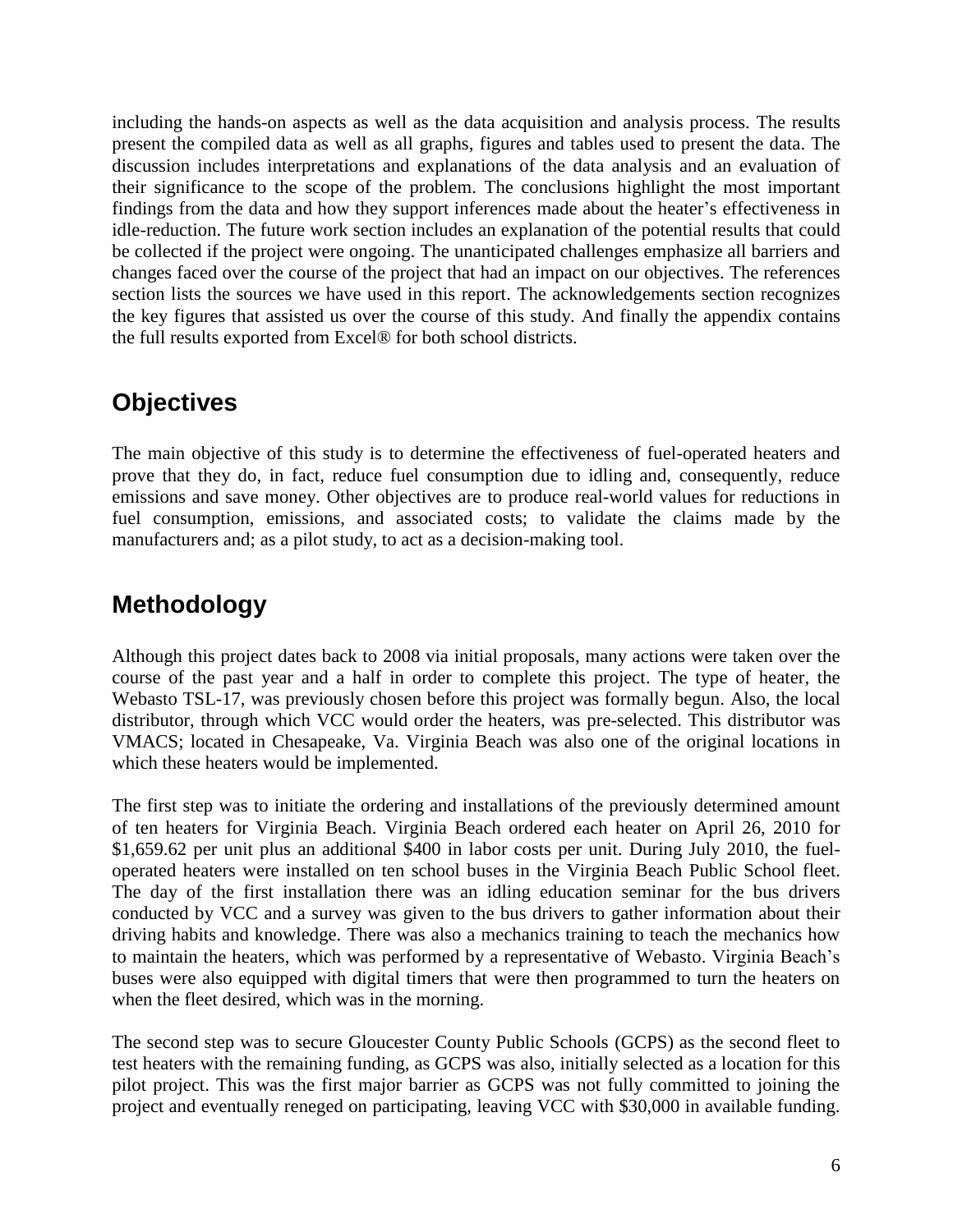We went about searching for another school system to replace GCPS. We sought another school fleet that utilized the same GPS units, which will be discussed in the next section, that VBCPS used. The GPS systems were pertinent to the data gathering portion of the study. By contacting the maker of the GPS, Everyday Solutions, we found other accounts in Virginia that also used the same GPS units in their bus fleet. The Transportation Director of Albemarle County Public Schools was offered this grant and immediately accepted and joined the study, becoming the second participant to use the remaining funding. On October 28, 2010, VCC ordered 14 TSL-17 heaters and by early December 2010 they had all been installed in Albemarle County by VMACS. The same Webasto representative performed a mechanic"s training, and VCC issued the same driver habits survey to the prospective bus drivers. The fleet began using the heaters in mid-December 2010.

### <span id="page-6-0"></span>*Acquiring Data*

The importance of the GPS units, which are not to be confused with the fuel-operated heaters or digital timers, involves the acquisition of idling data. Since we are comparing the change in idling durations of before and after installations, we needed something that could record accurately when a target bus is idling. The GPS and its respective computer software, *Everywhere Light*®, has the ability to record idling data from each bus equipped with a GPS and export via an Idling Summary Report that can be uploaded and imported to Microsoft Excel® spreadsheets. The GPS works by analyzing what the bus is actually doing. When the key is turned in the ignition, the GPS is on and tracking. If the bus is still, then the GPS will record that time as idling and will stop once the bus begins to move. If the bus begins to move again before the excessive idling threshold is reached then that idling occurrence will be discarded. In our case, the excessive idling threshold was ten minutes. Unfortunately, the GPS will still continue to count up idling times when only the auxiliary power is on but the engine is off. Assuming that the drivers do not let their auxiliary power stay on when the engine is off, we can neglect this characteristic because, in our case, it is not measurable how often they would do this.

The Microsoft Excel® spreadsheets, which can be seen in the Appendix, show certain data including vehicle number, total excessive idle duration, excessive idle occurrences, cost of gas used during idling, and various types of emissions. The program can pull information from the GPS based on any day and time and archives a full year"s worth of daily data. The compared data would include characteristics from January, February, and March of 2010 and 2011 so that we could see trends between different idling characteristics in similar temperatures of before and after installation. We would receive this data from Virginia Beach via exported Microsoft Excel® attachments in emails and from ACPS via Dropbox®, which is an online backup and file-sharing software solution. All of our data was stored and organized using Dropbox®. It's to be noted that we were entirely dependent on external sources to acquire our data.

## <span id="page-6-1"></span>*Analyzing Data*

The parameters for the data analysis were set to certain times of the year. Since the software has the ability to go back to old data, our goal was to compare data of the target buses and two other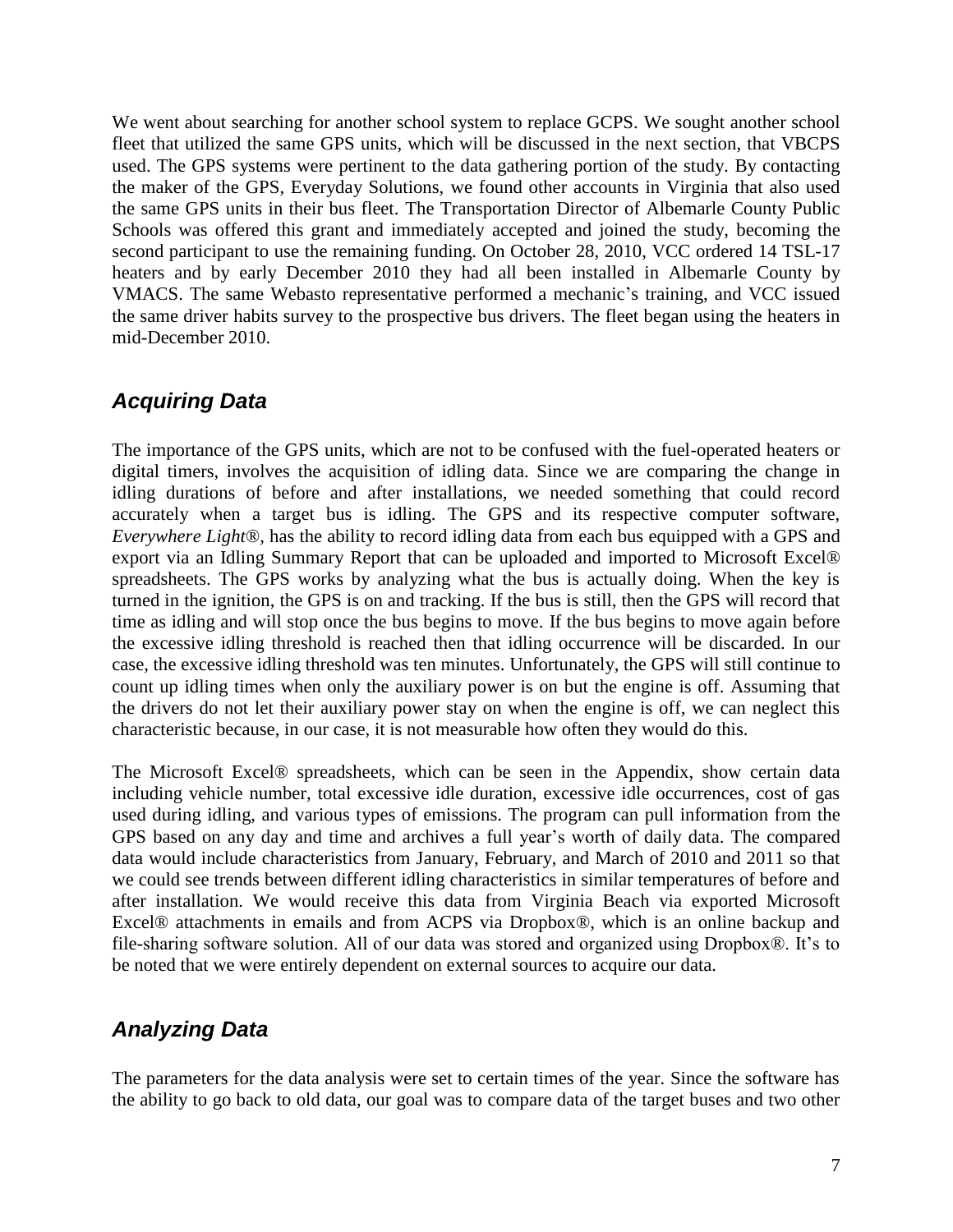control groups; one control group was created based on similar idle durations (Idling Time Control Group) and the other was created based on similar miles driven and fuel economy (MPG Control Group).

For Virginia Beach, the selection of each particular control bus was done very carefully. One of the documents that we received from Robert Clinebell, Fleet Manager at VBCPS, contained a profile for each bus in their fleet with bus number, year, make, model, engine type, mileage, fuel quantity, and fuel economy. Both control groups were selected from the buses that had the same year, make, model, and engine type that the experimental group had. These buses were all 2004 Freightliner FS65 7.2L. The MPG Control Group was selected one-by-one by similar fuel economy. Each Experimental Group bus had a corresponding Control Group bus. For example, A1 from the Experimental Group matches up with B1 from the MPG Control Group and C1 from the Idling Time Control Group. The Idling Time Control Group was selected by compiling and averaging actual idling data from January and February 2010. Each bus was selected one-byone by similar idling times.

For Albemarle County, the control group selection was more challenging. We did not have access to the same materials that we did for Virginia Beach, namely the fleet profile. So we could not select control groups knowing that we were selecting buses that were all the same make, model, and year. We did have access to reports from January to March 2011 taken whenever a bus refuels that logs the odometer reading and how much fuel was pumped into the bus. From this we could determine approximate fuel economy. So, in Albemarle County we selected a MPG Control Group. Before we could select an Idling Time Control Group, we needed to acquire some idling data. We ran into numerous roadblocks at this step. There were problems on the Albemarle County end related to administrative access into the *Everyday Light®* program. After numerous calls to Everyday Solutions this issue was resolved but there were still issues with exporting the data. In late March 2011, we went to the bus facility in Albemarle to collect the data personally. Due to our late start with Albemarle County, the numerous roadblocks in data acquisition, and the fact that archived data in Everyday Light only goes back one year, we were unable to obtain any data from the target period in 2010.

### <span id="page-7-0"></span>*Assumptions*

When the fleet manager of either fleet logs into *Everywhere Light*® to export the reports, they adjust one variable. This variable is the price of the fuel for the day of each particular report. The cost of fuel used for idling is a function of a pre-determined rate of fuel consumption during idling and the price of fuel for that day. The rate of fuel consumption used in this study was 1.3 gallons of diesel fuel per hour of idling. This is the default value in the software, though, we are able to adjust this and use various scenarios of heavy and light consumption values. The measure of emissions is a function of pre-determined rates of emissions per hour of idling and idle duration. Each type of emission had a unique rate. This study assumes that one hour of idling emits 41 grams of carbon monoxide (CO), 109 grams of nitrous oxides  $(NO<sub>x</sub>)$ , 8 grams of hydrocarbons (HC), 5,846 grams of carbon dioxide  $(CO<sub>2</sub>)$ , and 0.35 grams of particulate matter (PM); also, commonly published values and default values from the *Everywhere Light*® program. From this data, we were able to determine the changes due to use of the fuel-operated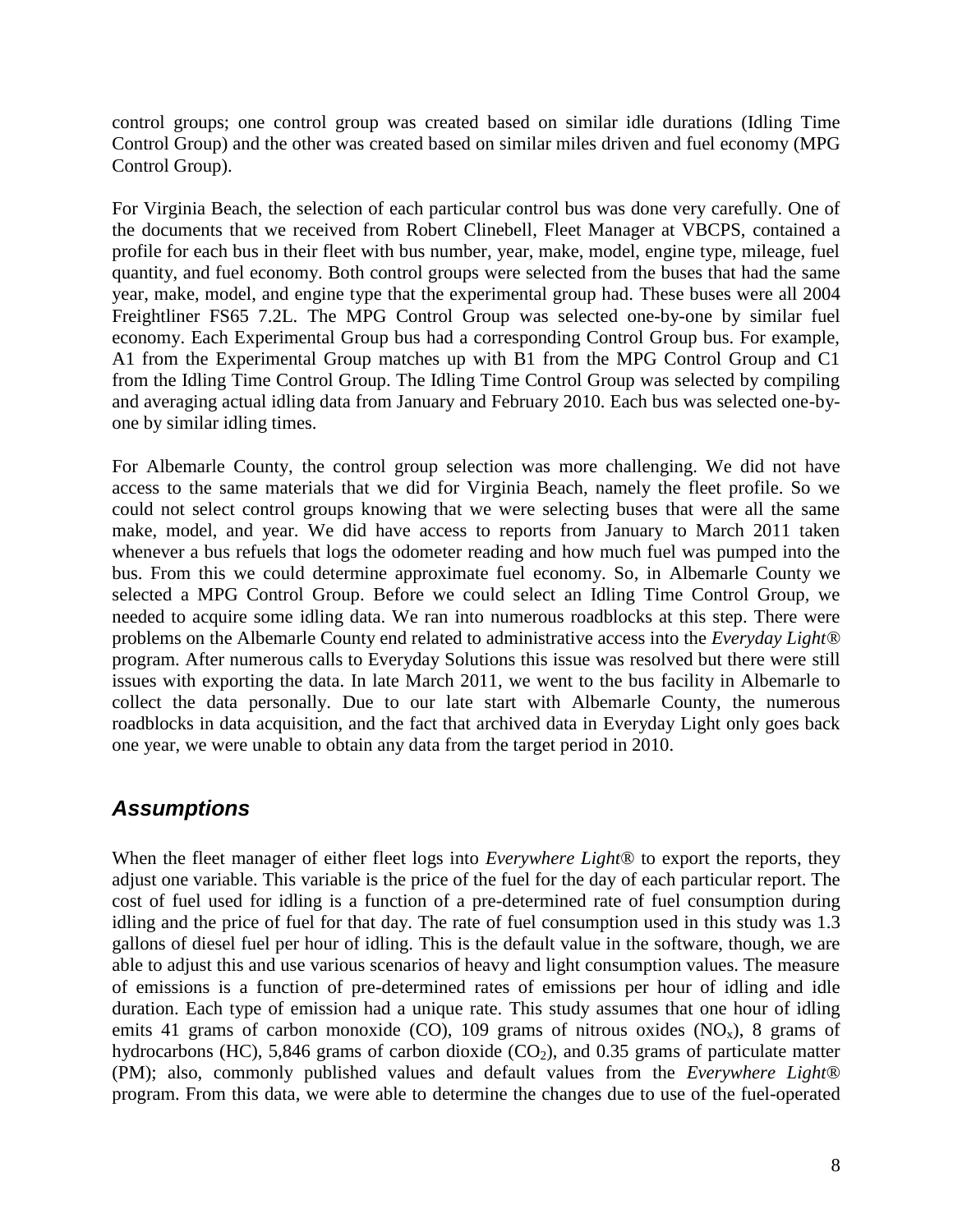heaters in duration of idling, cost of fuel consumed from idling, and emissions from idling. We also assumed that any difference between the before and after data is a direct effect of heater use and not from a change in bus use between the two periods.

Another important assumption that was made for purposes of this study was the excessive idling threshold. In this study we used a threshold of ten minutes. Excessive idling thresholds are defined differently in various parts of the country and ten minutes is a conservative figure and a figure use commonly used in Virginia. As referenced in the Virginia Administrative Code, ARTICLE 41. EMISSION STANDARDS FOR MOBILE SOURCES (RULE 4-41), 9 VAC 5- 40-5670, "diesel powered vehicles may idle for up to ten minutes to minimize restart problems."

It is also to be noted that the data we retrieved from each bus may not be lab-tested, but can be used as theoretical values. Each bus, though, using the same make, model and year engines, may also have different fuel consumption and emission rates. The process to actually measure each bus"s consumption and emission rates would have been too complicated and time consuming for the extent of this project, though we did attempt to acquire rates directly from the manufacturers, but we were only able to find California Air Resource Board documents stating the engines met certain limitations and not the actual measurements. It is also to be noted that we did attempt to acquire consumption and emission rates from the manufacturers.

Once we had the data, we could make comparisons between the three groups of buses and expected to see a decline in idle duration, idle cost and emissions in the experimental group. The various chart comparisons can be seen in the Appendix, but a few key figures will be discussed in the results.

# <span id="page-8-0"></span>**Results**

In this section we will present a summary of the results we observed in each school district. For Virginia Beach, we will present a few tables that cover the most important findings from our study in addition to a simple economic analysis. We will also present figures that graphically summarize our most important results. For Albemarle County we will present a table summarizing the preliminary results that we were able to see.

### <span id="page-8-1"></span>*Virginia Beach City Public Schools*

On the following page, Table 1 shows the idling results that we observed in the Experimental Group. There was a decrease in both the average idling duration as well as the average idling occurrences. The average idling duration fell from 58 minutes and 28 seconds to 41 minutes and 48 seconds. This drop of 16 minutes and 40 seconds translates to a 28.5% reduction.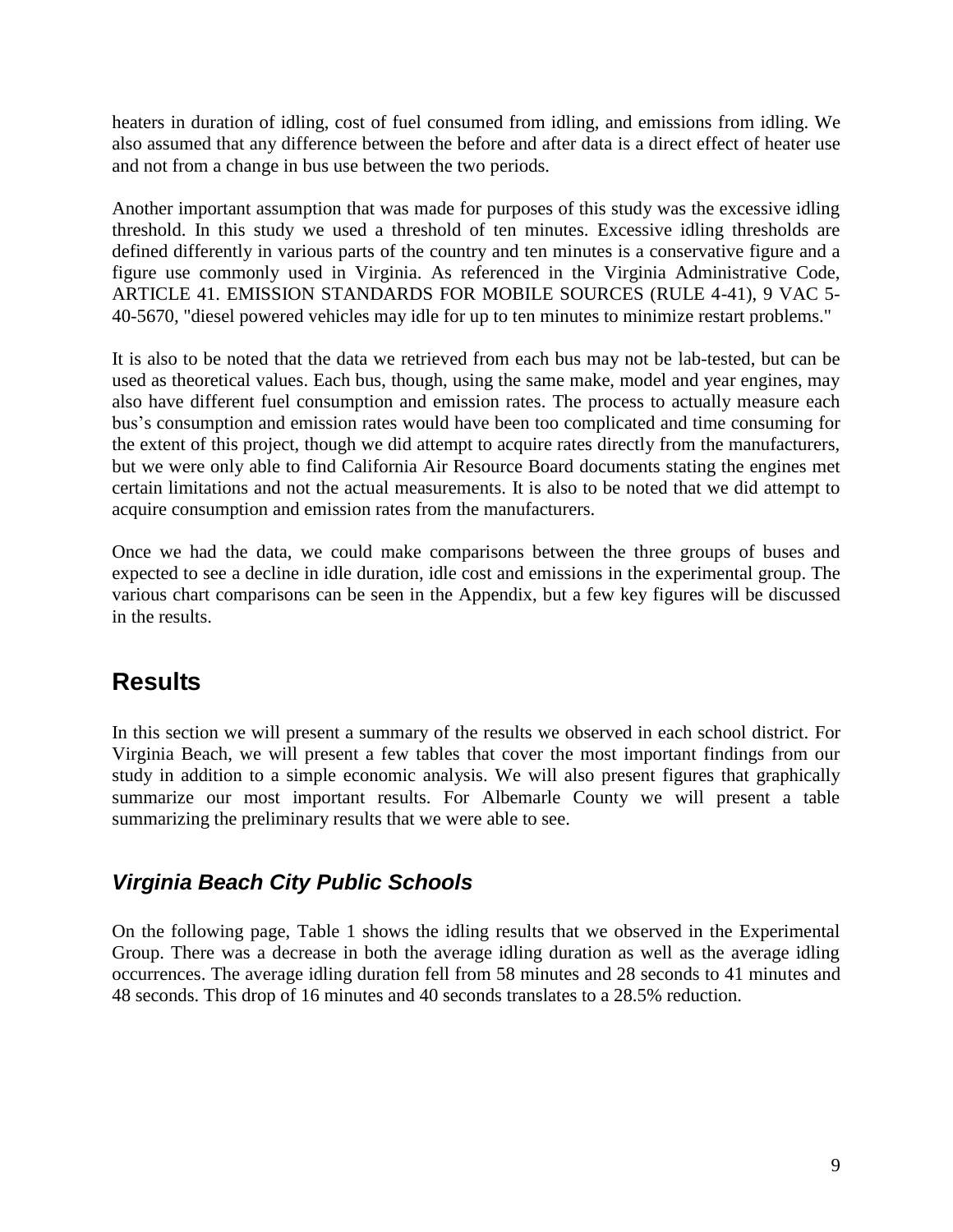| Table 1. Reductions in Experimental Group due to |  |
|--------------------------------------------------|--|
| installation of fuel-operated heaters.           |  |

| 58:28             |
|-------------------|
| 41:48             |
| 16:40 (28.5%)     |
|                   |
|                   |
| 3.28              |
| 2.42              |
| $0.86$ $(26.1\%)$ |
|                   |

Table 2 below details the emissions reductions that were observed in the Experimental Group. Each pollutant dropped by 28.5% over the experimental period, though the actual values vary greatly due to the varying constants on which they are based.  $CO<sub>2</sub>$  was the largest emission, while particulate matter was the smallest.

*Table 2. Reductions in emissions in Experimental Group due to installation of fuel-operated heaters.*

|               | <b>CO</b> | <b>NO</b><br>x | HC      | CO <sub>2</sub> | <b>PM</b> |  |
|---------------|-----------|----------------|---------|-----------------|-----------|--|
| <b>Before</b> | 39.9      | 106.2          | 7.79    | 5,695.9         | 0.344     |  |
| After         | 28.6      | 75.9           | 5.57    | 4,072.1         | 0.245     |  |
| Reduction     | 11.4      | 30.3           | 2.22    | 1,623.8         | 0.098     |  |
|               |           |                | (28.5%) |                 |           |  |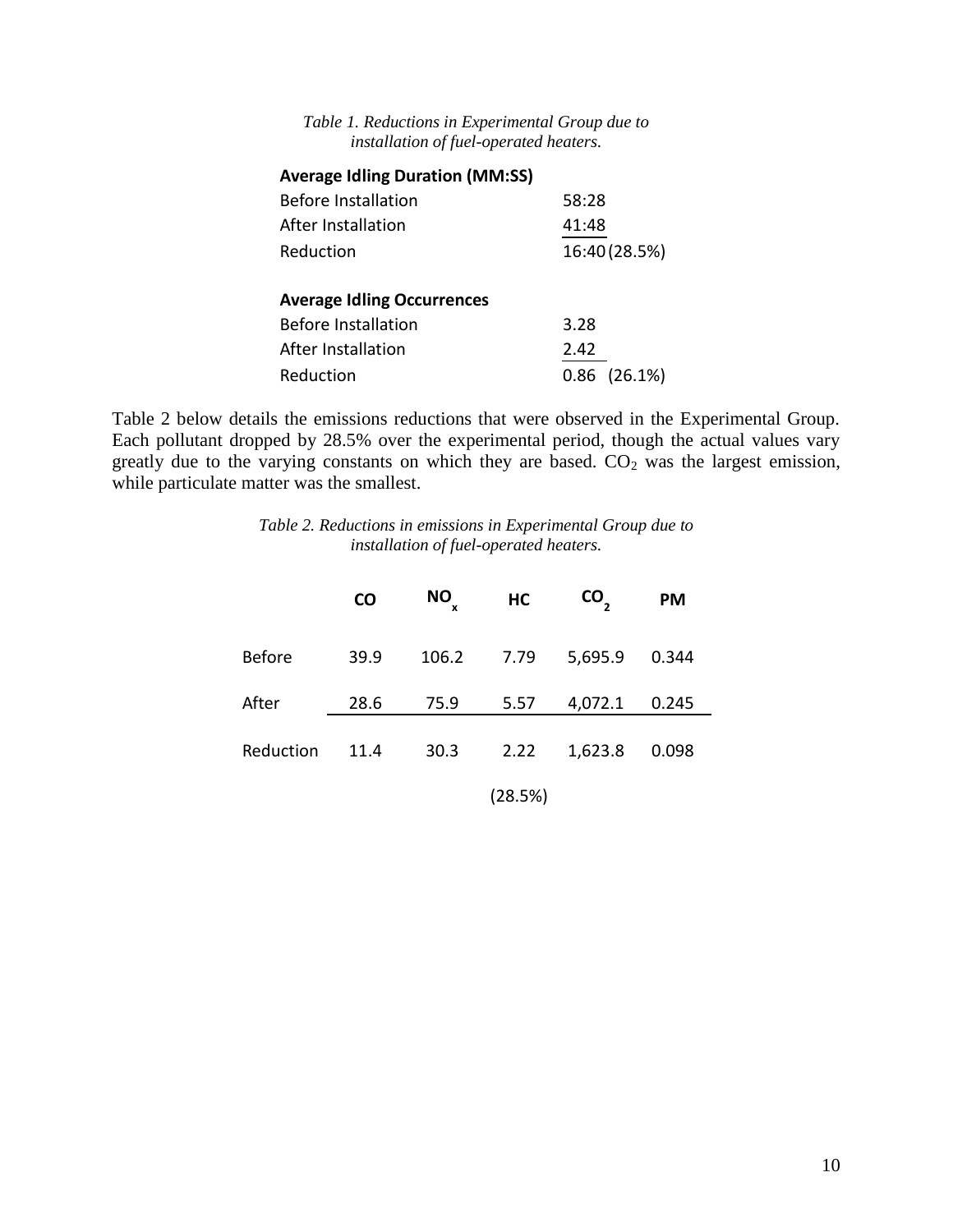The Figure 1 below graphically illustrates the reductions in average daily idling time for each group. As was stated earlier, the Experimental Group experienced the greatest decrease from the before period to the after with a 16:40 difference. The Idling Time Control Group, with a 11:15 drop, and the MPG Control Group, with a 5:49 drop, also experienced a decrease but not to the same degree. The percentage decrease for each group is shown in Figure 2 on the following page. The Experimental Group"s decrease of 28.5% was much more than the decrease in the MPG Control Group of 10.3% and slightly more than the Idling Time Control Group"s decrease of 23.7%.



**Average Daily Idle Time Before and After Heater Installation**

*Figure 1. Comparing the idling times from before (January to March 2010) and after (January to March 2011) fuel-operated heater installation for each group.*



**Percentage Decrease of Average Daily Idling Time**

*Figure 2. Percentage decrease from before to after fuel-operated heater installation in average daily idling time for each group.*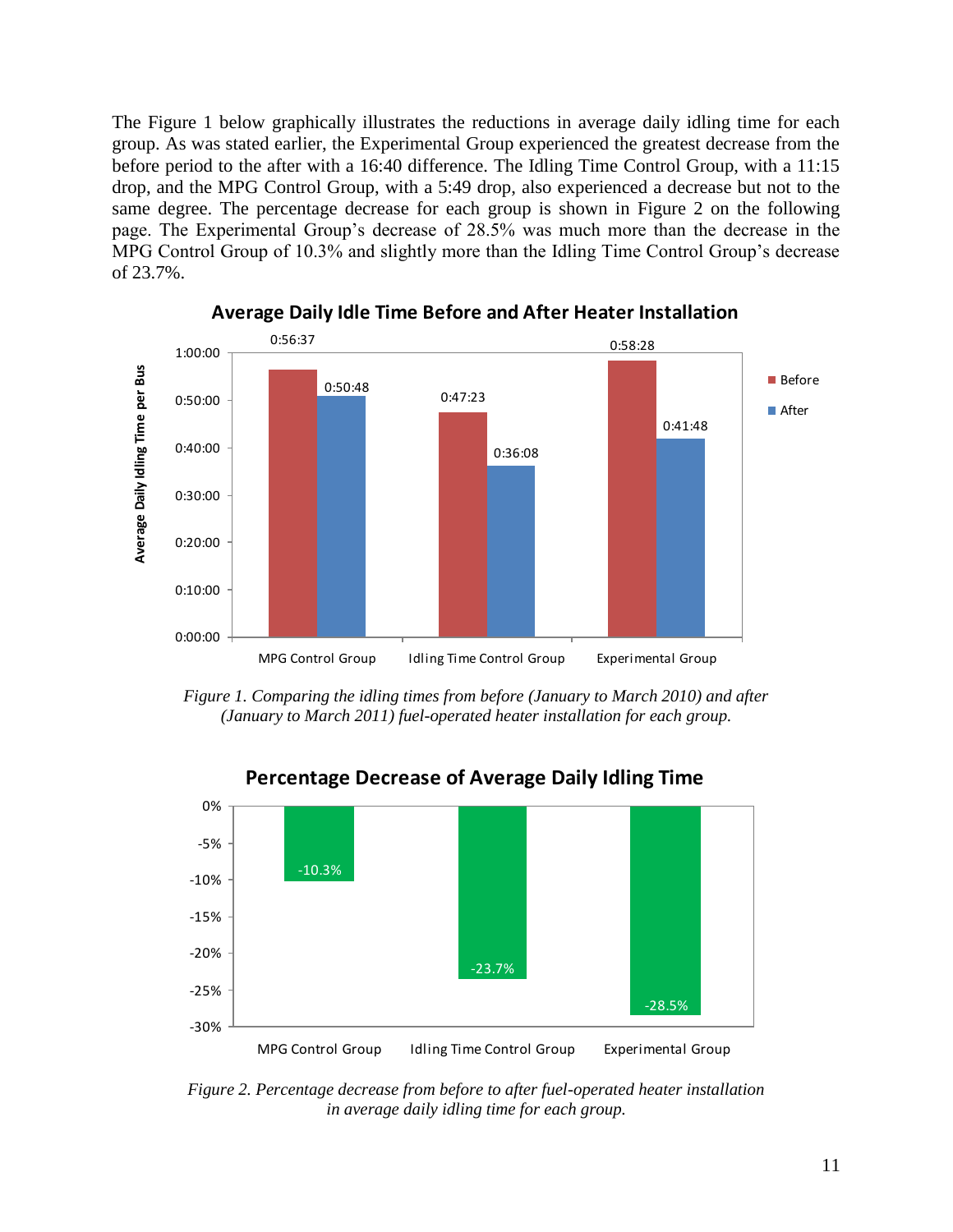The average daily emissions of the Experimental Group for each pollutant for both the before and after period are illustrated in Figure 3 below. While each pollutant decreased by different amounts, each experienced the same percentage decrease from before to after as can be seen in Figure 4. The percentage decrease of each pollutant is also shown for both of the control groups in Figure 4. The percentage decrease in emission for each group is the same as the percentage decrease in average daily idling time for each group as seen in Figure 2.



**Emissions Before and After Heater Installation (Exp. Group)**

*Figure 3. Reduction of average daily emission per bus from Experimental Group before and after fuel-operated heater installation.*



#### **Percentage Decrease of Emissions by Group**

*Figure 4. Percentage decrease of each emission for each group from before period to after period.*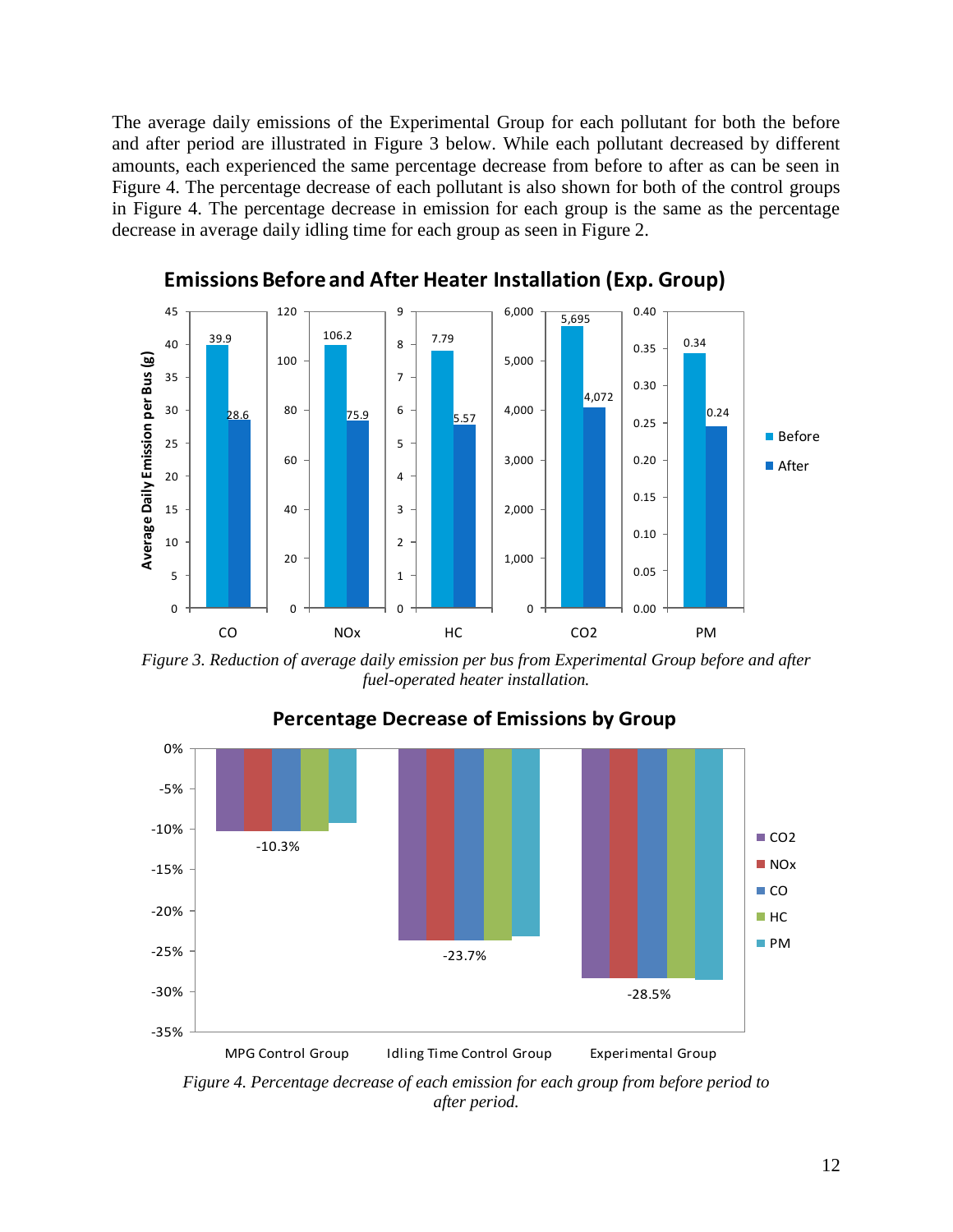Figure 5, below, shows the average daily cost of the fuel per bus that is used on idling for each group. Values for both the before period and after period are shown. Figure 6 summarizes the percentage change in the average daily cost of fuel used on idling. Each group experienced a different change. The cost for the MPG Control Group rose by \$0.49, the Idling Time Control Group"s cost stayed the same, while the Experimental Group was the only group whose average daily cost of fuel decreased, by \$0.13. These numbers do not take into account the increase in fuel price from 2010 to 2011.



### **Average Daily Cost of Fuel Used on Idling Before and After Heater Installation**

*Figure 5. Average daily cost of fuel per bus used on idling before and after fuel-operated heater installation for each group.*



**Percentage Increase/Decrease of Average Daily Cost of Fuel Used on Idling**

*Figure 6. Percentage change in average daily cost of fuel used on idling for each group.*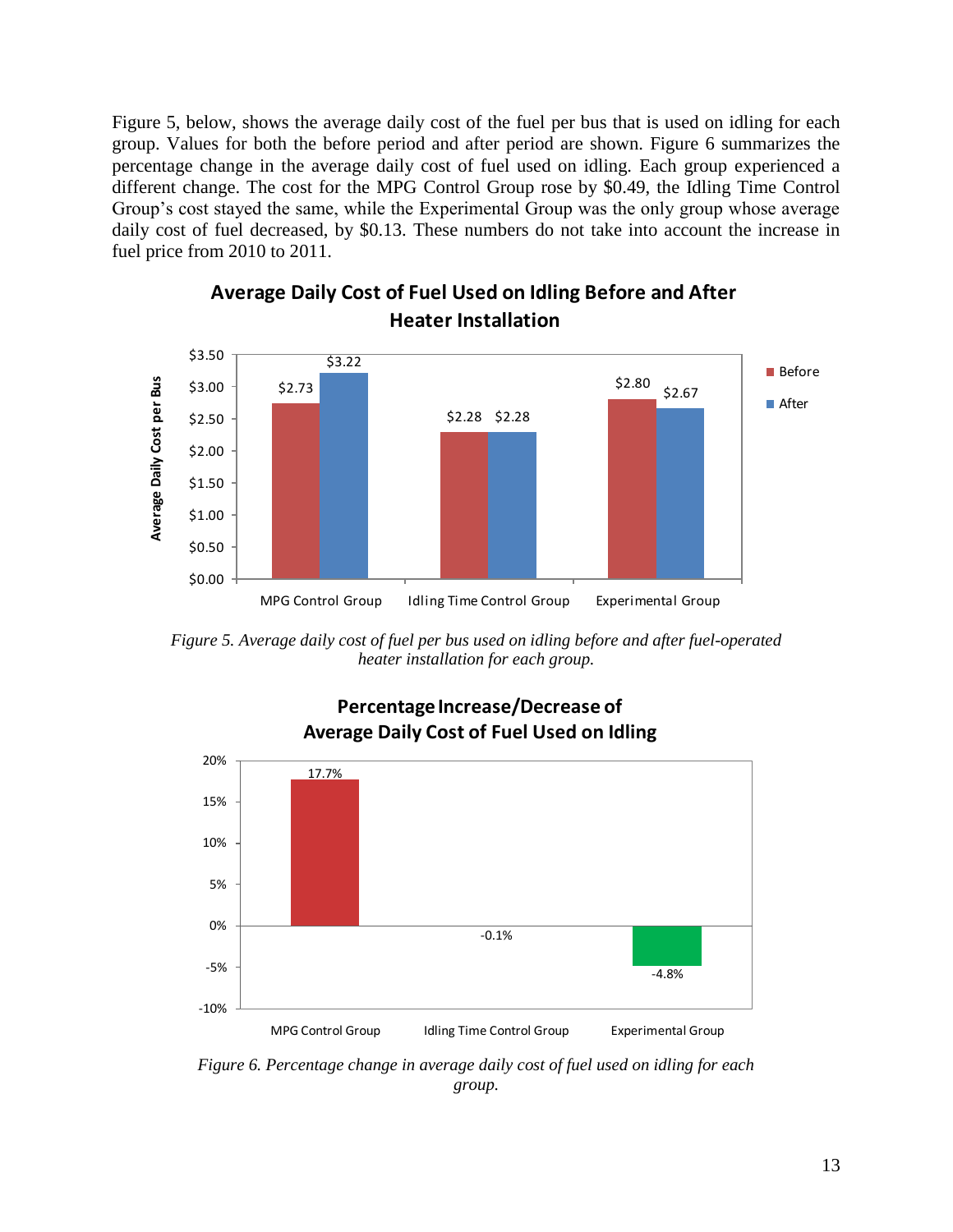The average daily excessive idling occurrences per bus for each group are illustrated in Figure 7. The biggest difference was observed in the Experimental Group with a 0.86 drop from the before to the after period. The MPG Control Group"s occurrences stayed about the same for both periods and the Idling Time Control Group dropped by 0.33 occurrences per day.



*Figure 7. Average daily excessive idling occurrences per bus before and after fueloperated heater installation for each group.*

The values presented in Table 3 illustrate the avoided costs associated with our results. The average cost per day fell by \$0.13 from before to after installation of the heaters even though the average fuel price per gallon increased by \$0.73 over the same period.

| <i>operated neaters.</i>                        |           |
|-------------------------------------------------|-----------|
| <b>Before Costs - Experimental Group</b>        |           |
| <b>Total Cost of Fuel Used for Idling</b>       | \$545.20  |
| <b>Total Idling Duration (HHH:MM:SS)</b>        | 189:33:22 |
| Cost/Hour of Idling                             | \$2.88    |
| Average Fuel Price/Gallon (based on 1.3 gal/hr) | \$2.21    |
| <b>After Costs - Experimental Group</b>         |           |
| Total Cost of Fuel Used for Idling              | \$512.73  |
| <b>Total Idling Duration (HHH:MM:SS)</b>        | 134:17:27 |
| Cost/Hour of Idling                             | \$3.82    |
| Average Fuel Price/Gallon (based on 1.3 gal/hr) | \$2.94    |
| Difference in Average Fuel Price/Gallon         | \$0.73    |
| Average Measured Cost/Day (Before)              | \$2.80    |
| Average Measured Cost/Day (After)               | \$2.67    |
| Difference in Cost/Day                          | \$0.13    |

|  | Table 3. Avoided costs in Experimental Group due to installation of fuel- |  |  |
|--|---------------------------------------------------------------------------|--|--|
|  | <i>operated heaters.</i>                                                  |  |  |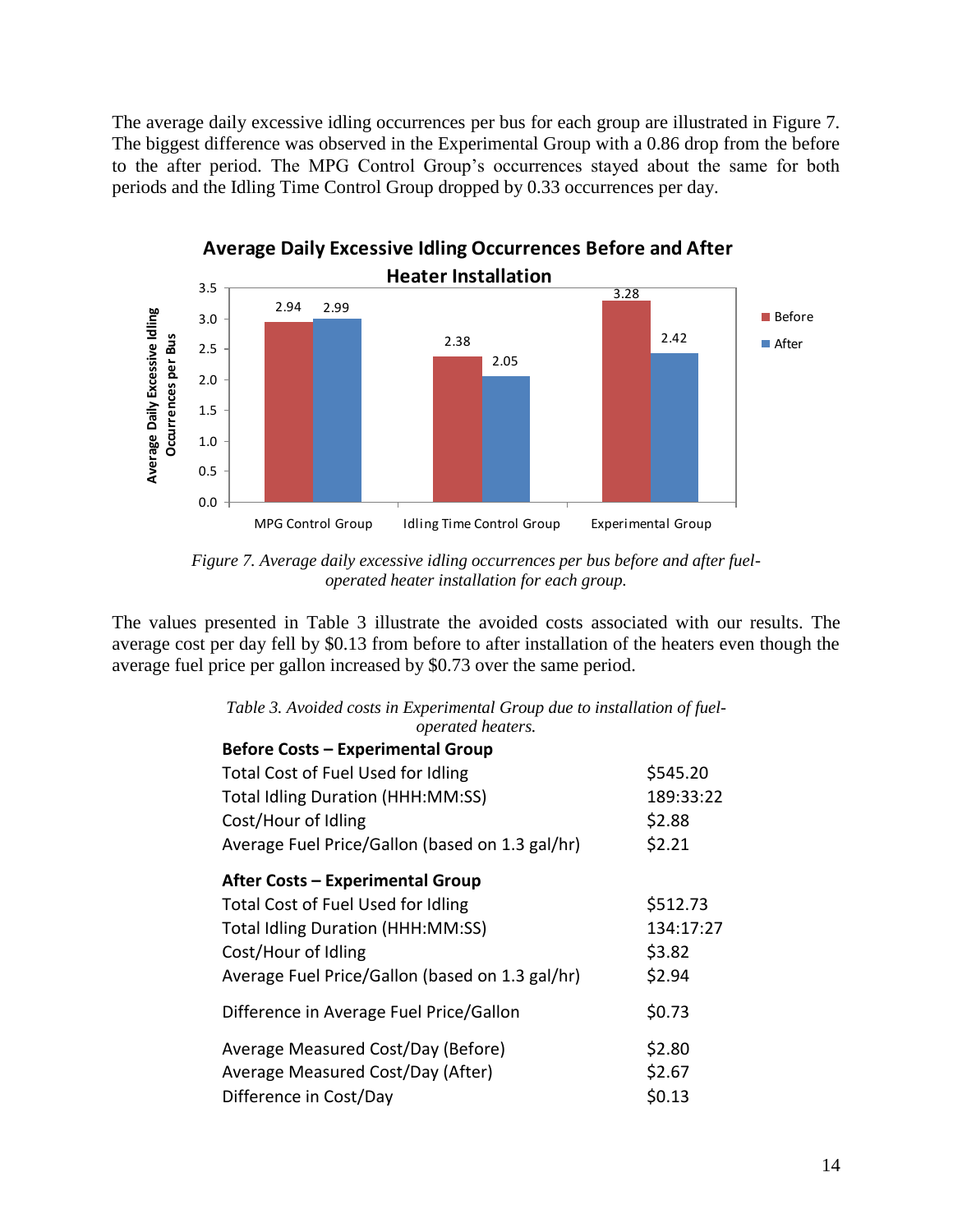Table 4 details a simple payback calculation based on the price of fuel and the observed savings per bus. These savings are then projected for five months of use per year. Based on the initial investment of \$20,000 for the ten heaters and the current cost of fuel, the payback period derived from our observed results would be 25 years.

*Table 4. Calculations for simple payback period for the ten fuel-operated heaters installed in Virginia Beach.*

| If average fuel price stayed at \$2.21 for After, the After Cost/Day would be: | \$2.00   |
|--------------------------------------------------------------------------------|----------|
| Savings per bus per day:                                                       | \$0.80   |
| Savings per day for ten buses:                                                 | \$8.00   |
| Savings for five months of use (five days/wk)(four wks/mo):                    | \$800.00 |
| Simple Payback Period (\$20,000 initial investment):                           | 25 years |

### <span id="page-14-0"></span>*Albemarle County Public Schools*

The following Table 5 shows the average idling duration and average idling occurrences for both the Experimental Group and the MPG Control Group in Albemarle County. The average idling duration was roughly the same for both groups, but the Experimental Group had slightly fewer average occurrences.

*Table 5. Average idling results in Albemarle County for each group.*

#### **Average Idling Duration (MM:SS)**

| <b>Experimental Group</b>         | 39:58 |
|-----------------------------------|-------|
| <b>MPG Control Group</b>          | 39:34 |
|                                   |       |
| <b>Average Idling Occurrences</b> |       |
| <b>Experimental Group</b>         | 2.03  |
| <b>MPG Control Group</b>          | 2.16  |

## <span id="page-14-1"></span>**Discussion**

It is important to acknowledge that our results are conservative based on our assumed idling fuel consumption rate of 1.3 gallons per hour. But because our results are linearly proportional to the idling fuel consumption rate it is easy make adjustments our results had we assumed a lower value. Argonne National Lab uses a value of 0.64 gallons per hour, so to adjust our results based on this rate we would simply divide our results in half. It is also important to recognize that setting the threshold for excessive idling to ten minutes does not account for any idling occurrence less than ten minutes. Depending on the type of route and driver behavior, there could have been several accumulated shorter idling occurrences that would not have been accounted for. These occurrences were not measured, but may act to balance the conservative fuel consumption rate.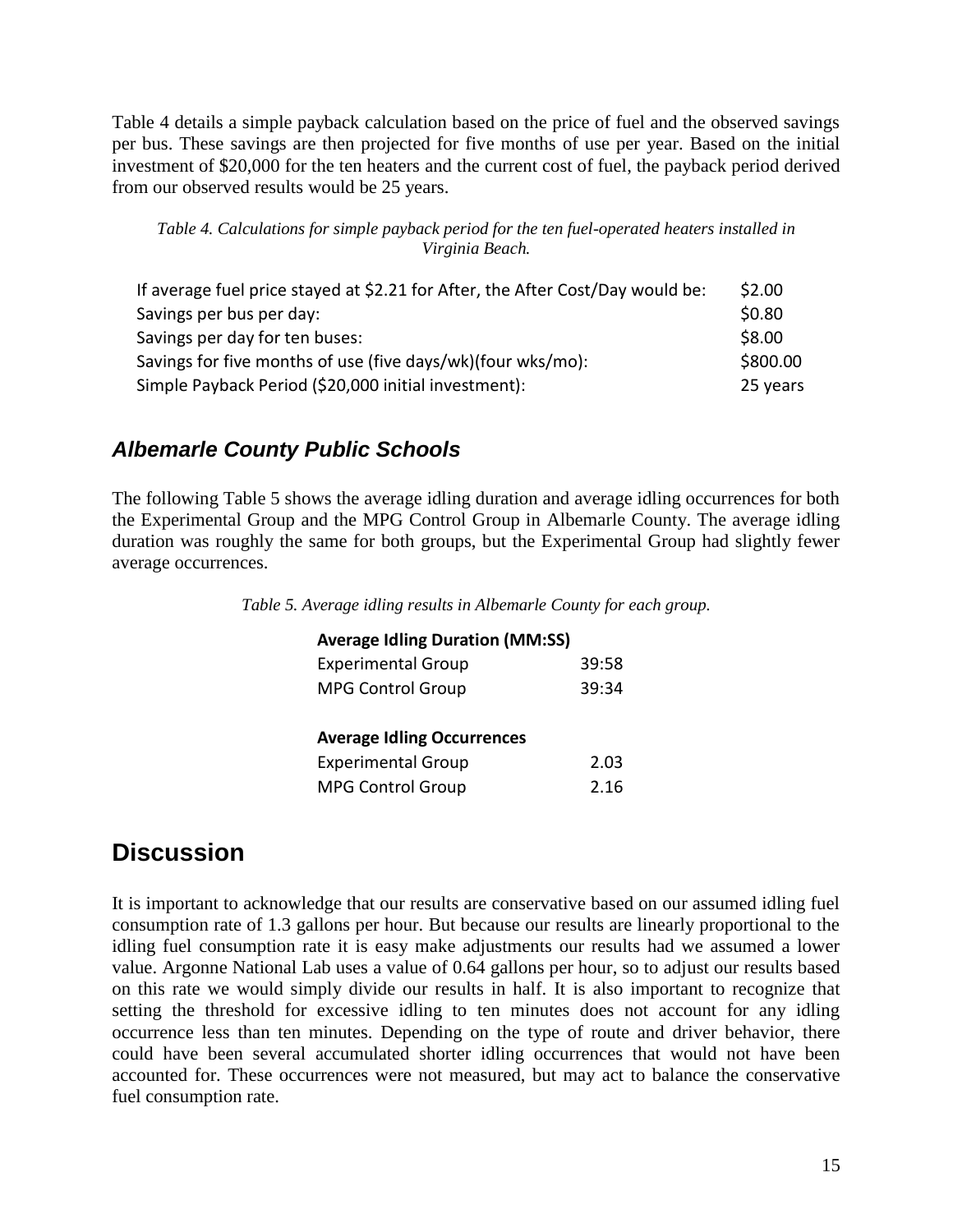### <span id="page-15-0"></span>*Virginia Beach City Public Schools*

We found that the heaters essentially eliminated 0.86 morning idle occurrences each day, accounting for 16 minutes and 40 seconds each time. This supports our theory that bus drivers may idle their engines anywhere between 15 and 30 minutes during morning pre-route. This 0.86 less occurrences each day is a 26.1% decline in idle occurrences, but accounts for a 28.5% decline in total idle duration, which can be seen in Table 1. Since the emissions are directly proportional to the fuel consumption, the 28.5% figure also describes the reductions in emissions, as seen in Table 2. Note that  $CO<sub>2</sub>$  comprises 97.4% of overall emissions. The environmental benefits seen in the use of these heaters are significant and normally seen from conservation in fuel use and not from the effects of increased efficiency, which is disproved by this heater.

The financial benefits of the heaters add to the environmental benefits. Actual costs associated with the time period that we tested from are not important, and were only used in our calculations to determine potential savings the heaters could have in a longer period and/or lifetime. By dividing the total cost of idling for the period and dividing by the total number of hours we could determine the cost per hour of idling. By diving this by 1.3, we retrieved the average cost per gallon for the period. We did this for both periods and found that the average cost for fuel was \$2.21 before and \$2.94 after, a \$0.73 rise in average fuel cost. Even with this rise in fuel price, we still saw a decrease in cost of fuel consumed by idling per day of \$0.13 as seen in Table 3. This is because the significant reduction of 28.5% in fuel consumed outweighed the increase in fuel cost. For an even better comparison, we calculated what savings would have been had the price in fuel stayed constant between the periods. By multiplying the average fuel price of the before period (\$2.21) by the average duration of idling for the after period (0:41:48 = 0.697 hours) by 1.3 gallons of fuel used on idling per hour we determined the cost of fuel due to idling per day would have been \$2.00. This is a \$0.80 reduction from the average cost of idling per day per bus in the before period as seen in Table 4. This number can be manipulated into numerous savings depending on how often throughout the year a school decides to use the heaters.

#### <span id="page-15-1"></span>*Albemarle County Public Schools*

Due to the various challenges that hindered our data acquisition with Albemarle County, we could not observe the same results nor draw the same conclusions as we did with Virginia Beach. We did not collect sufficient data. However, from the data that we could retrieve, we did observe idling times for the Experimental Group that were very similar to the idling times observed in Virginia Beach after the fuel-operated heaters were installed. There has also been a very positive response from the drivers of the buses with the heaters in Albemarle County. Christine Martinez, Fleet Manager at ACPS, reported that the drivers could not say enough about the heaters' ease of use and effectiveness. She said that they "absolutely love" being able to go out to a warm bus in the mornings. (9)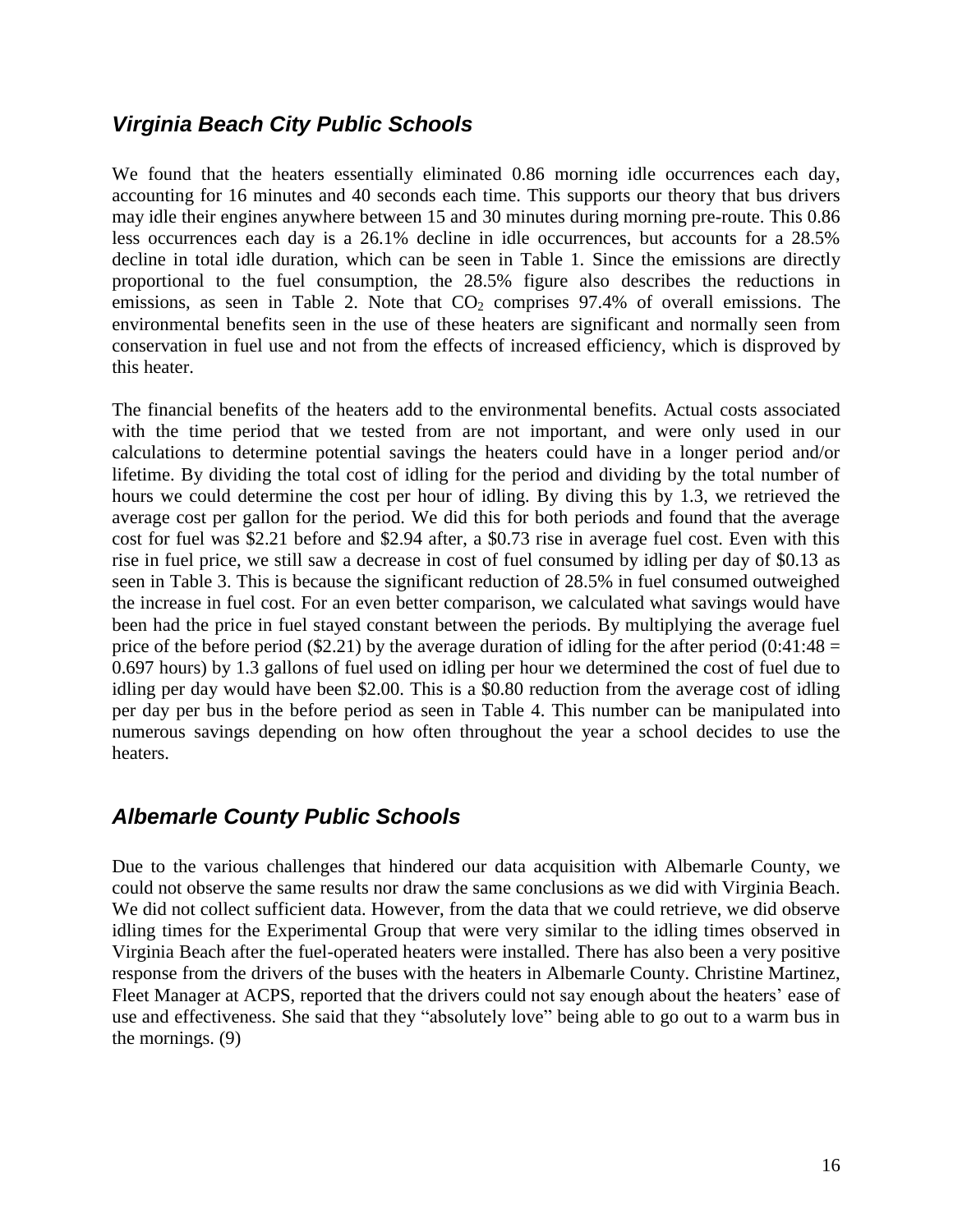# <span id="page-16-0"></span>**Conclusions**

While the heaters do reduce fuel consumption due to idling and emissions significantly, based on their initial costs we did not find them to be cost effective in the short term with a simple payback period of 25 years. This is assuming that a school would use the heaters during five cold months, four weeks a month, and five days a week. Though, the payback period will decrease the more the heaters are used. For example, if they were to be used year-round in Flint, Michigan then we could see double the savings and therefore half the payback period. Also, as the price of fuel goes up, the heaters become more cost effective because they save more money per unit of fuel. For a ten-year payback, the fuel price would need to be \$5.53 per gallon. For a five-year payback, fuel would need to cost \$11.05 per gallon. This application may be most economically feasible somewhere with more extreme temperatures and higher fuel prices unlike the temperate climate of Virginia, where fuel price is below the national average. We estimate that if this heater were used ten months out of the year in a colder climate like Michigan and fuel was higher, one could see a payback in as little as a few years. Although savings in this scenario proved to be ineffective economically, if the environmental effects cover the remaining costs then it could be worth it, but that is dependent on the parameters of the user.

# <span id="page-16-1"></span>**Future Work**

One of our goals for this analysis was for it to be used as a decision-making tool for future school systems. There are not any other current or past full-cycle analyses on this technology here in Virginia and very few known in other states, which were done by other Clean Cities coalitions. Hopefully, a fleet manager or director of transportation can use this guide to aid his/her judgment, whether it is based off fuel savings, emissions reductions or both.

# <span id="page-16-2"></span>**Unanticipated Challenges**

This anti-idling project was one part of a Clean School Bus grant that involved a few other projects focused on reducing diesel consumption in school buses in Virginia. There was not an official project management plan or corrective action plan so the administrative role followed more of a "case by case" action plan. Instances of past barriers were presented in previous sections of the narrative that described the early problem with GCPS and finding another participant to finish out the grant, which required deadline extensions on the time frame of our reporting. These were problems VCC overcame to initiate the experimental portion, which had unintended consequences of its own.

The experimental portion was our main responsibility to carry out. Acquiring our data had the most roadblocks since it was dependant on external sources and in doing so, coordination was key. We started retrieving data from Mr. Robert Clinebell, until he was replaced by Mr. Curtis Barger. The switch delayed our data collection a few months as Mr. Barger had to settle into the role. In Albemarle we ended up having to retrieve the data in person because Ms. Christine Martinez's account was not setup as having administrative access to the bus information. We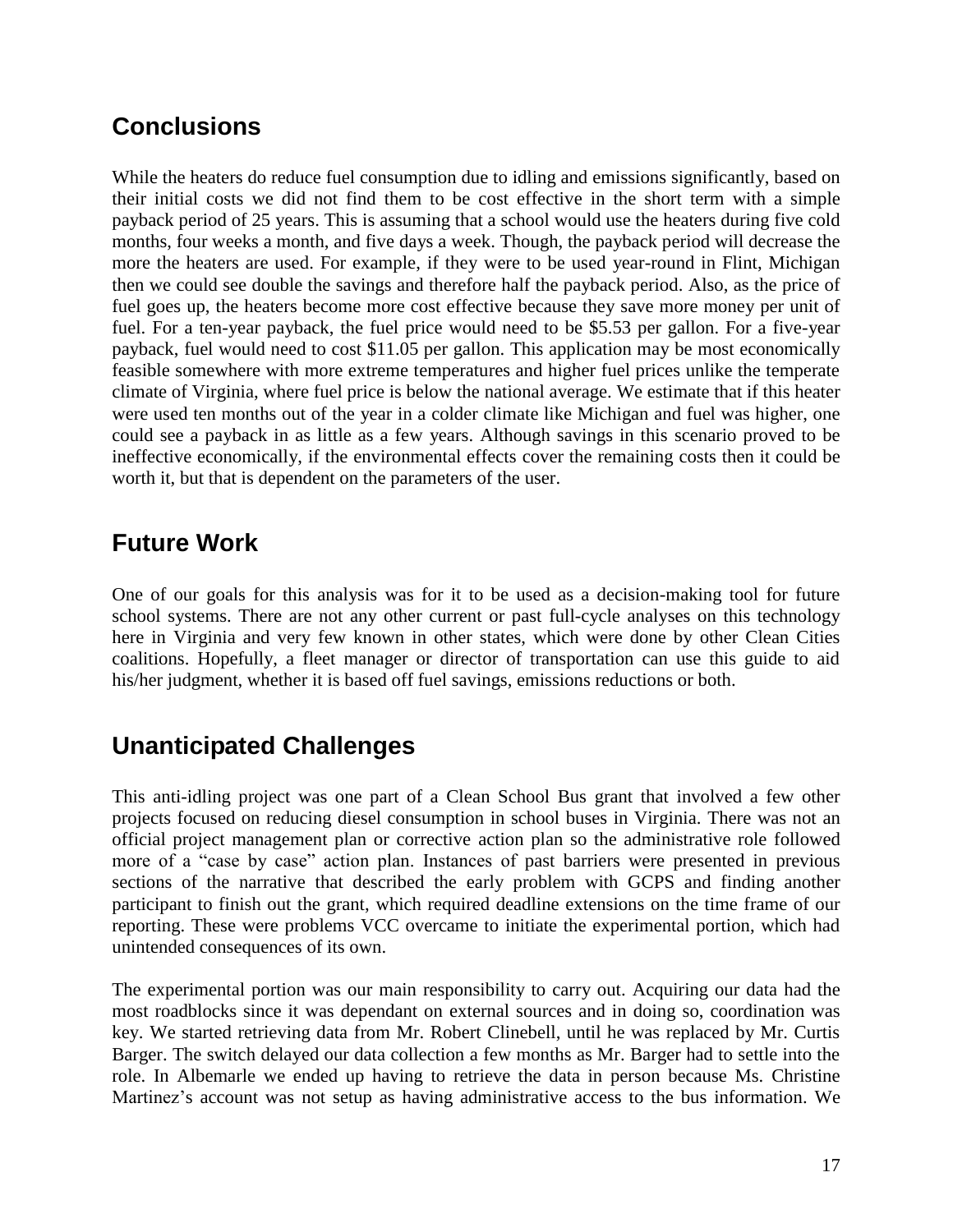resolved this by working with an Everyday Solutions" IT staffer to give her account access. Because this wasn't resolved until March 2011, we went to Albemarle and collected the data ourselves in the interest of time. Analyzing the data required problem solving, as well. We found that when we exported the reports from *Everywhere Light*® into Microsoft Excel® each sheet had to be completely reformatted to allow us to feed the information into our structure. This was a very time and effort intensive part of our project.

## <span id="page-17-0"></span>**References**

- 1. "Coolant Heaters." *Espar.com*. Espar, n.d. Web. 23 Apr 2010.
- 2. *Draft Quality Assurance Project Plan*. Virginia Clean Cities, 2009. Print.
- 3. *EERE: Alternative Fuels and Advanced Vehicles Data Center Program Home Page*. United States Department of Energy, 25 Oct. 2010. Web. 06 May 2011.
- 4. "Alternative Fuels and Advanced Vehicles Data Center: Idle Reduction." *EERE: Alternative Fuels and Advanced Vehicles Data Center Program Home Page*. United States Department of Energy, 29 Apr. 2011. Web. 06 May 2011.
- 5. "Anti-idling | Clean School Bus USA | US EPA." *US Environmental Protection Agency*. 20 Oct. 2010. Web. 06 May 2011.
- 6. "Fuel Savings Calculation | Anti-idling | Clean School Bus USA | US EPA." *US Environmental Protection Agency*. 19 Aug. 2008. Web. 06 May 2011.
- 7. "School Bus Idling Reduction: Project Report and Implementation Guide For Oklahoma School Districts" Anderson, Glencross and Rudisill. Association of Central Oklahoma Governments. n.d.
- 8. "Virginia Clean Cities." *Hrccc.org*. Virginia Clean Cities, n.d. Web. 23 Apr 2010.
- 9. Martinez, Christine. Personal communication. 15 April 2011.

## <span id="page-17-1"></span>**Acknowledgements**

We would like thank Dr. Anne Henriksen for her guidance and all of our sponsors and partners for their patience, cooperation and understanding, especially, Christine Martinez, Curtis Barger, and Robert Clinebell. This would not have been possible without them.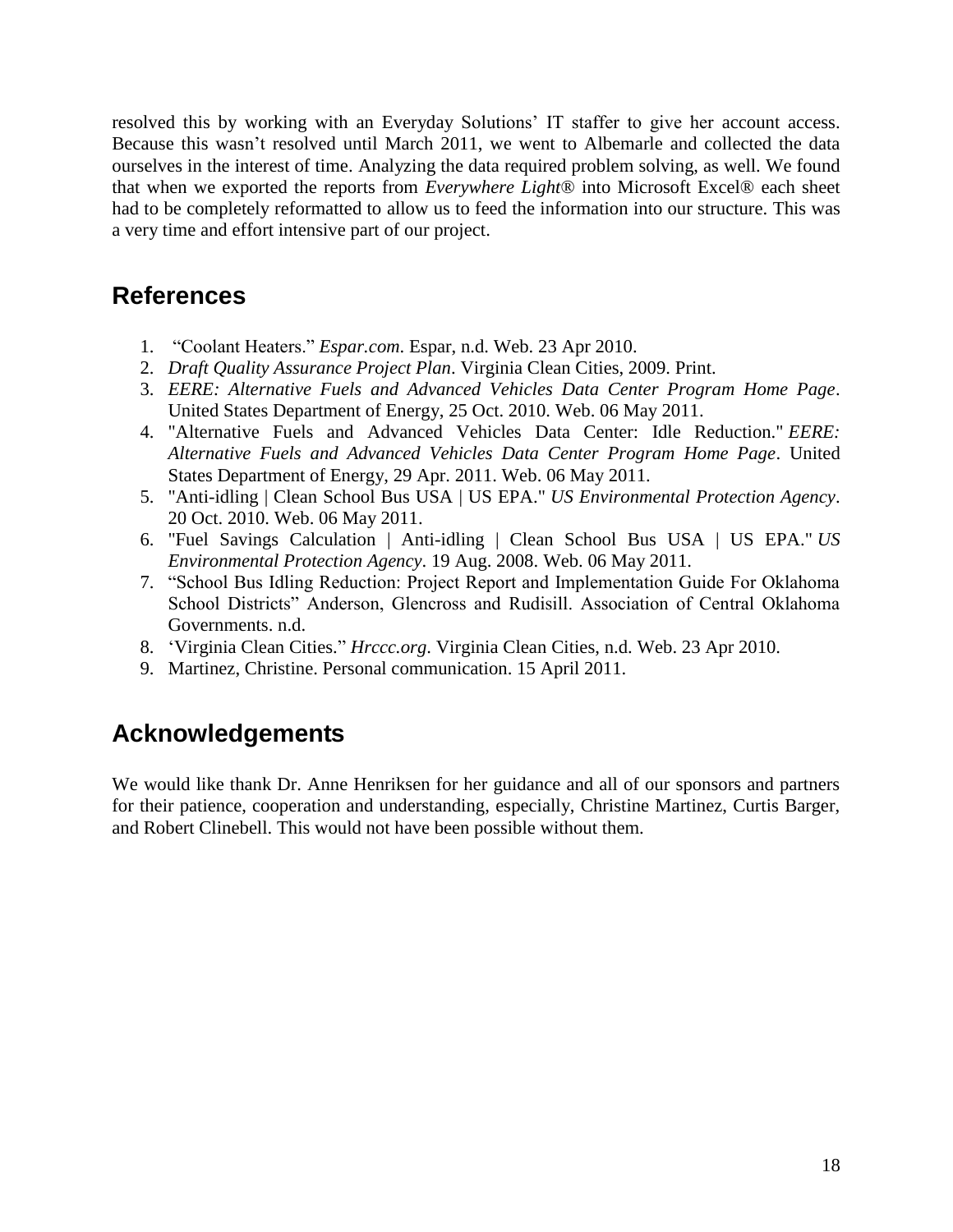# <span id="page-18-0"></span>**Appendix**

<span id="page-18-1"></span>

|     |                | <b>Avg Excessive</b> | <b>Excessive Idle</b> |             | <b>Emissions (g)</b> |                 |      |                 |           |
|-----|----------------|----------------------|-----------------------|-------------|----------------------|-----------------|------|-----------------|-----------|
| ID  | <b>Vehicle</b> | <b>Idle Duration</b> | <b>Occurrences</b>    | <b>Cost</b> | $\mathbf{co}$        | NO <sub>x</sub> | HC   | CO <sub>2</sub> | <b>PM</b> |
| A1  | 27             | 0:30:57              | 1.8                   | \$1.94      | 21.15                | 56.23           | 4.12 | 3,016.10        | 0.19      |
| A2  | 54             | 0:51:51              | 2.8                   | \$3.27      | 35.43                | 94.18           | 6.91 | 5,051.23        | 0.30      |
| A3  | 123            | 0:51:56              | 3.3                   | \$3.53      | 35.49                | 94.36           | 6.91 | 5,060.77        | 0.30      |
| A4  | 136            | 0:23:08              | 1.5                   | \$1.44      | 15.81                | 42.03           | 3.09 | 2.254.43        | 0.15      |
| A5  | 148            | 0:53:52              | 3.6                   | \$3.29      | 36.84                | 97.86           | 7.18 | 5,247.74        | 0.30      |
| A6  | 161            | 0:17:32              | 1.2                   | \$1.10      | 11.97                | 31.84           | 2.35 | 1.707.71        | 0.12      |
| A7  | 320            | 0:35:28              | 1.8                   | \$2.26      | 24.24                | 64.43           | 4.73 | 3,455.37        | 0.21      |
| A8  | 354            | 0:59:15              | 3.6                   | \$3.79      | 40.49                | 107.64          | 7.90 | 5,772.69        | 0.35      |
| A9  | 358            | 0:45:21              | 2.0                   | \$2.96      | 30.99                | 82.39           | 6.04 | 4,418.94        | 0.28      |
| A10 | 697            | 0:48:37              | 2.6                   | \$3.09      | 33.21                | 88.32           | 6.48 | 4,736.22        | 0.27      |
|     | Average        | 0:41:48              | 2.42                  | \$2.67      | 28.56                | 75.93           | 5.57 | 4.072.12        | 0.245     |

#### **Averages for Experimental Group After Installation (Jan. 21 - Mar. 21, 2011)**

**Averages for Experimental Group Before Installation (Jan. 22 - Mar. 19, 2010)**

|     |                | <b>Avg Excessive</b> | <b>Excessive Idle</b> |             | <b>Emissions (g)</b> |                 |           |                 |           |
|-----|----------------|----------------------|-----------------------|-------------|----------------------|-----------------|-----------|-----------------|-----------|
| ID  | <b>Vehicle</b> | <b>Idle Duration</b> | <b>Occurrences</b>    | <b>Cost</b> | CO                   | NO <sub>x</sub> | <b>HC</b> | CO <sub>2</sub> | <b>PM</b> |
| A1  | 27             | 1:12:44              | 3.8                   | \$3.48      | 49.70                | 132.14          | 9.70      | 7.086.95        | 0.42      |
| A2  | 54             | 1:55:30              | 6.0                   | \$5.52      | 78.91                | 209.81          | 15.38     | 11.253.04       | 0.67      |
| A3  | 123            | 0:50:26              | 3.2                   | \$2.44      | 34.47                | 91.62           | 6.71      | 4,913.59        | 0.30      |
| A4  | 136            | 0:21:10              | 1.4                   | \$1.03      | 14.46                | 38.47           | 2.82      | 2.063.03        | 0.14      |
| A5  | 148            | 1:20:01              | 5.1                   | \$3.85      | 54.69                | 145.37          | 10.66     | 7.796.84        | 0.47      |
| A6  | 161            | 0:40:48              | 1.8                   | \$1.98      | 27.87                | 74.14           | 5.43      | 3.975.92        | 0.25      |
| A7  | 320            | 0:57:27              | 2.9                   | \$2.75      | 39.26                | 104.37          | 7.66      | 5,597.55        | 0.33      |
| A8  | 354            | 1:24:46              | 4.9                   | \$3.99      | 57.90                | 153.97          | 11.30     | 8,258.37        | 0.49      |
| A9  | 358            | 0:33:51              | 1.8                   | \$1.61      | 23.13                | 61.49           | 4.51      | 3.297.76        | 0.20      |
| A10 | 697            | 0:27:53              | 1.9                   | \$1.33      | 19.05                | 50.64           | 3.72      | 2,715.96        | 0.17      |
|     | Average        | 0:58:28              | 3.28                  | \$2.80      | 39.94                | 106.20          | 7.79      | 5.695.90        | 0.344     |

#### **Averages for MPG Control Group After Installation (Jan. 21 - Mar. 21, 2011)**

|            |                | <b>Avg Excessive</b> | <b>Excessive Idle</b> |             | <b>Emissions (g)</b> |                 |       |                 |           |
|------------|----------------|----------------------|-----------------------|-------------|----------------------|-----------------|-------|-----------------|-----------|
| ID         | <b>Vehicle</b> | <b>Idle Duration</b> | <b>Occurrences</b>    | <b>Cost</b> | CO                   | NO <sub>x</sub> | HC    | CO <sub>2</sub> | <b>PM</b> |
| <b>B1</b>  | 475            | 0:53:11              | $2.2\phantom{0}$      | \$3.18      | 36.31                | 96.59           | 7.10  | 5,181.66        | 0.30      |
| <b>B2</b>  | 184            | 0:34:47              | 2.6                   | \$2.20      | 23.76                | 63.18           | 4.63  | 3,388.28        | 0.21      |
| B3         | 353            | 0:45:56              | 2.3                   | \$2.94      | 31.38                | 83.43           | 6.12  | 4,475.06        | 0.27      |
| <b>B4</b>  | 333            | 1:18:22              | 4.3                   | \$4.99      | 53.55                | 142.37          | 10.44 | 7,635.45        | 0.47      |
| <b>B5</b>  | 65             | 0:21:09              | 1.1                   | \$1.34      | 14.44                | 38.43           | 2.83  | 2.061.40        | 0.14      |
| <b>B6</b>  | 361            | 0:52:42              | 3.3                   | \$3.30      | 36.02                | 95.74           | 7.03  | 5,134.60        | 0.31      |
| B7         | 362            | 0:57:16              | 2.7                   | \$3.62      | 39.12                | 104.02          | 7.64  | 5,578.88        | 0.33      |
| B8         | 336            | 1:22:38              | 5.0                   | \$5.28      | 56.46                | 150.11          | 11.02 | 8,050.80        | 0.49      |
| <b>B</b> 9 | 137            | 0:24:37              | 1.7                   | \$1.55      | 16.83                | 44.72           | 3.28  | 2,398.42        | 0.15      |
| <b>B10</b> | 332            | 1:06:24              | 4.2                   | \$4.23      | 45.37                | 120.63          | 8.86  | 6,469.68        | 0.39      |
|            | Average        | 0:50:48              | 2.99                  | \$3.22      | 34.71                | 92.27           | 6.77  | 4.948.96        | 0.302     |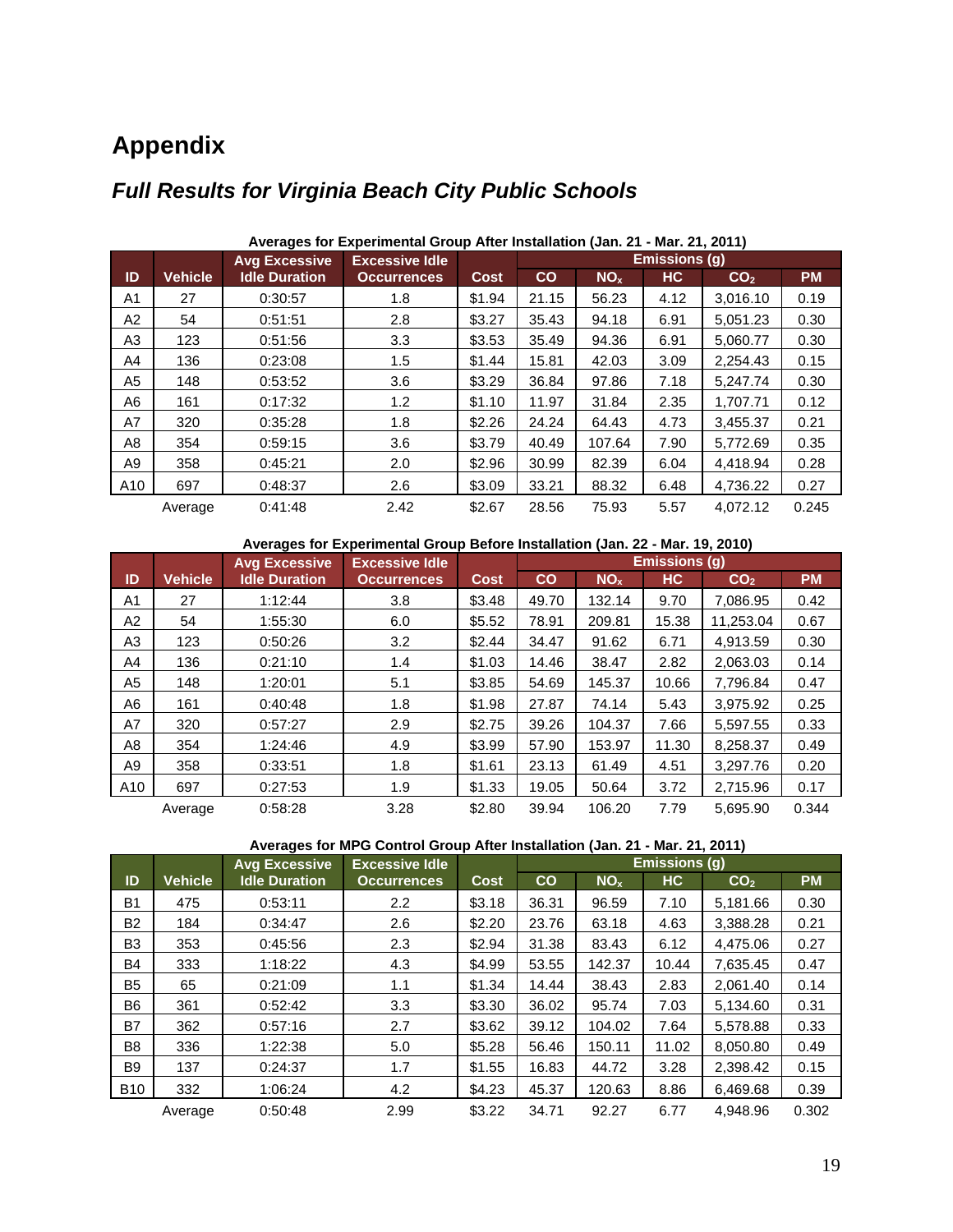|                |                | <b>Avg Excessive</b> | <b>Excessive Idle</b> |             | <b>Emissions (g)</b> |                 |           |                 |           |
|----------------|----------------|----------------------|-----------------------|-------------|----------------------|-----------------|-----------|-----------------|-----------|
| ID             | <b>Vehicle</b> | <b>Idle Duration</b> | <b>Occurrences</b>    | <b>Cost</b> | CO                   | NO <sub>x</sub> | <b>HC</b> | CO <sub>2</sub> | <b>PM</b> |
| <b>B1</b>      | 475            | 1:00:21              | 3.0                   | \$2.90      | 41.25                | 109.65          | 8.04      | 5.880.24        | 0.35      |
| <b>B2</b>      | 184            | 0:26:13              | 2.0                   | \$1.26      | 17.91                | 47.62           | 3.49      | 2,553.64        | 0.15      |
| B <sub>3</sub> | 353            | 0:28:34              | 2.1                   | \$1.37      | 19.52                | 51.87           | 3.80      | 2,782.55        | 0.17      |
| <b>B4</b>      | 333            | 1:08:33              | 3.4                   | \$3.30      | 46.85                | 124.55          | 9.12      | 6.679.77        | 0.40      |
| <b>B5</b>      | 65             | 0:39:14              | 2.3                   | \$1.89      | 26.81                | 71.28           | 5.23      | 3,822.70        | 0.23      |
| B6             | 361            | 1:05:39              | 3.6                   | \$3.18      | 44.86                | 119.26          | 8.76      | 6.396.11        | 0.40      |
| B7             | 362            | 1:11:06              | 3.0                   | \$3.46      | 48.59                | 129.16          | 9.48      | 6.927.50        | 0.42      |
| B8             | 336            | 1:03:56              | 3.9                   | \$3.07      | 43.70                | 116.15          | 8.53      | 6,229.88        | 0.37      |
| B <sub>9</sub> | 137            | 0:50:39              | 1.6                   | \$2.44      | 34.60                | 92.00           | 6.75      | 4.934.18        | 0.31      |
| <b>B10</b>     | 332            | 0:49:09              | 3.2                   | \$2.35      | 33.59                | 89.29           | 6.55      | 4,788.85        | 0.28      |
|                | Average        | 0:56:37              | 2.94                  | \$2.73      | 38.69                | 102.86          | 7.55      | 5.516.54        | 0.333     |

**Averages for MPG Control Group Before Installation (Jan. 22 - Mar. 19, 2010)**

**Averages for Idling Time Control Group After Installation (Jan. 21 - Mar. 21, 2011)**

|     |                | <b>Avg Excessive</b> | <b>Excessive Idle</b> |             | <b>Emissions (g)</b> |                 |      |                 |           |
|-----|----------------|----------------------|-----------------------|-------------|----------------------|-----------------|------|-----------------|-----------|
| ID  | <b>Vehicle</b> | <b>Idle Duration</b> | <b>Occurrences</b>    | <b>Cost</b> | CO                   | NO <sub>x</sub> | HC.  | CO <sub>2</sub> | <b>PM</b> |
| C1  | 137            | 0:24:37              | 1.7                   | \$1.55      | 16.83                | 44.72           | 3.28 | 2.398.42        | 0.15      |
| C2  | 118            | 1:04:39              | 3.2                   | \$4.15      | 44.18                | 117.47          | 8.62 | 6,299.69        | 0.39      |
| C3  | 65             | 0:21:09              | 1.1                   | \$1.34      | 14.44                | 38.43           | 2.83 | 2.061.40        | 0.14      |
| C4  | 701            | 0:23:34              | 1.7                   | \$1.46      | 16.11                | 42.80           | 3.13 | 2.295.53        | 0.14      |
| C5  | 349            | 0:59:58              | 2.3                   | \$3.81      | 40.98                | 108.95          | 7.99 | 5.843.39        | 0.36      |
| C6  | 130            | 0:24:49              | 2.0                   | \$1.61      | 16.96                | 45.09           | 3.31 | 2.418.52        | 0.14      |
| C7  | 362            | 0:57:16              | 2.7                   | \$3.62      | 39.12                | 104.02          | 7.64 | 5,578.88        | 0.33      |
| C8  | 122            | 0:37:39              | 2.1                   | \$2.33      | 25.74                | 68.41           | 5.02 | 3,668.86        | 0.23      |
| C9  | 328            | 0:29:54              | 1.9                   | \$1.88      | 20.44                | 54.31           | 3.98 | 2,912.87        | 0.17      |
| C10 | 184            | 0:34:47              | 2.6                   | \$2.20      | 23.76                | 63.18           | 4.63 | 3,388.28        | 0.21      |
|     | Average        | 0:36:08              | 2.05                  | \$2.28      | 24.69                | 65.65           | 4.82 | 3.520.96        | 0.214     |

**Averages for Idling Time Control Group Before Installation (Jan. 22 - Mar. 19, 2010)**

|                 |                | <b>Avg Excessive</b> | <b>Excessive Idle</b> |             | <b>Emissions (g)</b> |                 |      |                 |           |
|-----------------|----------------|----------------------|-----------------------|-------------|----------------------|-----------------|------|-----------------|-----------|
| ID              | <b>Vehicle</b> | <b>Idle Duration</b> | <b>Occurrences</b>    | <b>Cost</b> | $\mathbf{co}$        | NO <sub>x</sub> | HC   | CO <sub>2</sub> | <b>PM</b> |
| C1              | 137            | 0:50:39              | 1.6                   | \$2.44      | 34.60                | 92.00           | 6.75 | 4.934.18        | 0.31      |
| C2              | 118            | 1:09:59              | 3.0                   | \$3.36      | 47.82                | 127.14          | 9.34 | 6.819.03        | 0.41      |
| C3              | 65             | 0:39:14              | 2.3                   | \$1.89      | 26.81                | 71.28           | 5.23 | 3,822.70        | 0.23      |
| C4              | 701            | 0:22:27              | 1.3                   | \$1.10      | 15.33                | 40.77           | 2.98 | 2,187.05        | 0.15      |
| C5              | 349            | 1:12:15              | 2.5                   | \$3.43      | 49.37                | 131.25          | 9.65 | 7.039.56        | 0.43      |
| C6              | 130            | 0:37:35              | 2.4                   | \$1.82      | 25.67                | 68.26           | 5.00 | 3.661.11        | 0.22      |
| C7              | 362            | 1:11:06              | 3.0                   | \$3.46      | 48.59                | 129.16          | 9.48 | 6.927.50        | 0.42      |
| C8              | 122            | 1:08:20              | 3.4                   | \$3.28      | 46.70                | 124.16          | 9.12 | 6,658.65        | 0.39      |
| C9              | 328            | 0:41:53              | 2.1                   | \$2.01      | 28.61                | 76.08           | 5.58 | 4.080.18        | 0.25      |
| C <sub>10</sub> | 184            | 0:26:13              | 2.0                   | \$1.26      | 17.91                | 47.62           | 3.49 | 2,553.64        | 0.15      |
|                 | Average        | 0:47:23              | 2.38                  | \$2.28      | 32.38                | 86.07           | 6.32 | 4.616.30        | 0.279     |